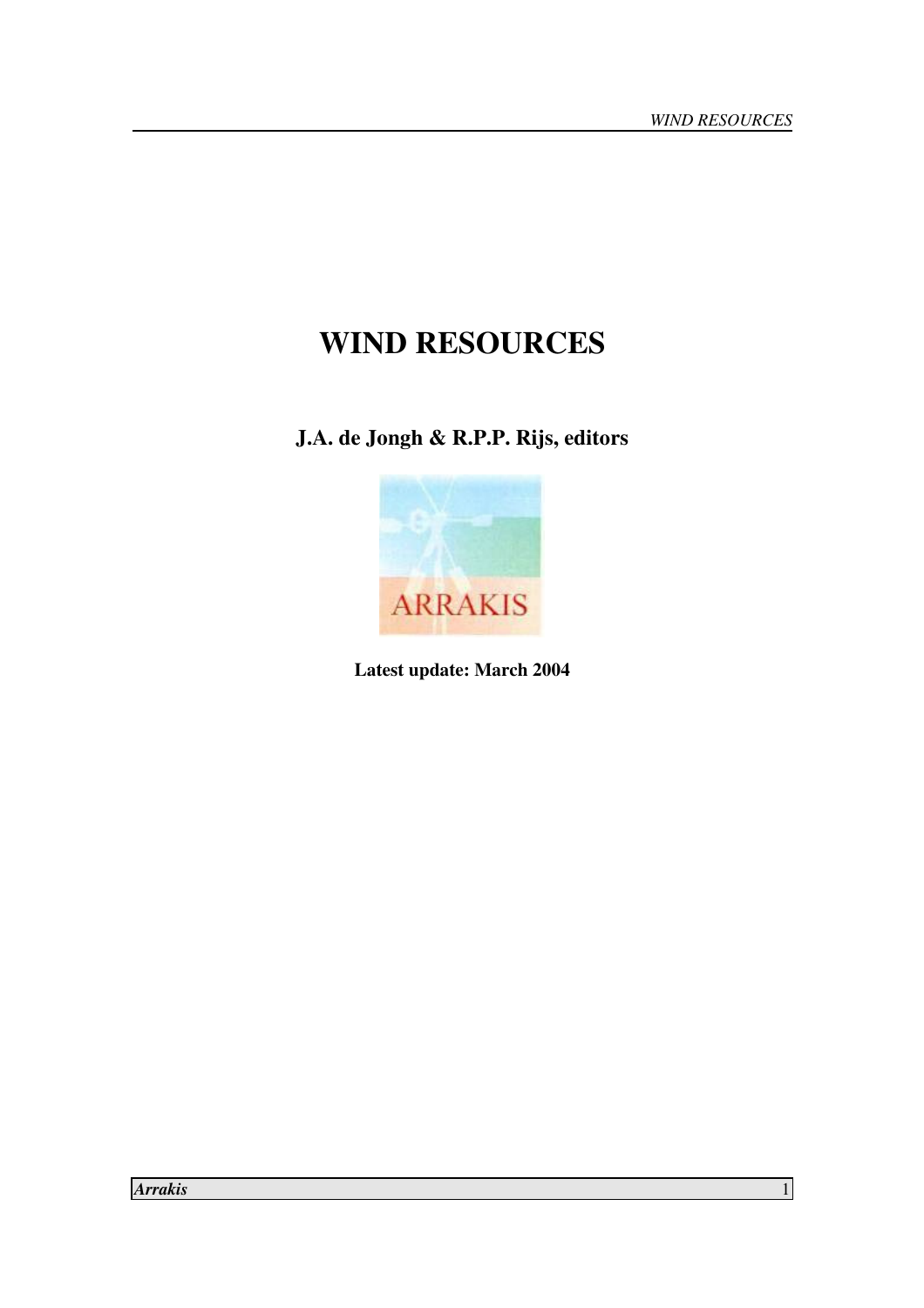#### **TABLE OF CONTENTS**

| $\mathcal{D}_{\mathcal{L}}$ |              |    |
|-----------------------------|--------------|----|
|                             | 2.1          |    |
|                             | 2.2          |    |
|                             | 2.2.1        |    |
|                             | 2.2.2        |    |
|                             | 2.2.3        |    |
| 3                           |              |    |
|                             | 3.1          |    |
|                             | 3.2          |    |
|                             | 3.3          |    |
|                             | 3.3.1        |    |
|                             | 3.3.2        |    |
|                             | 3.3.3        |    |
|                             | 3.3.4        |    |
|                             | 3.4          |    |
|                             |              |    |
|                             |              | 30 |
|                             | <b>ANNEX</b> | 31 |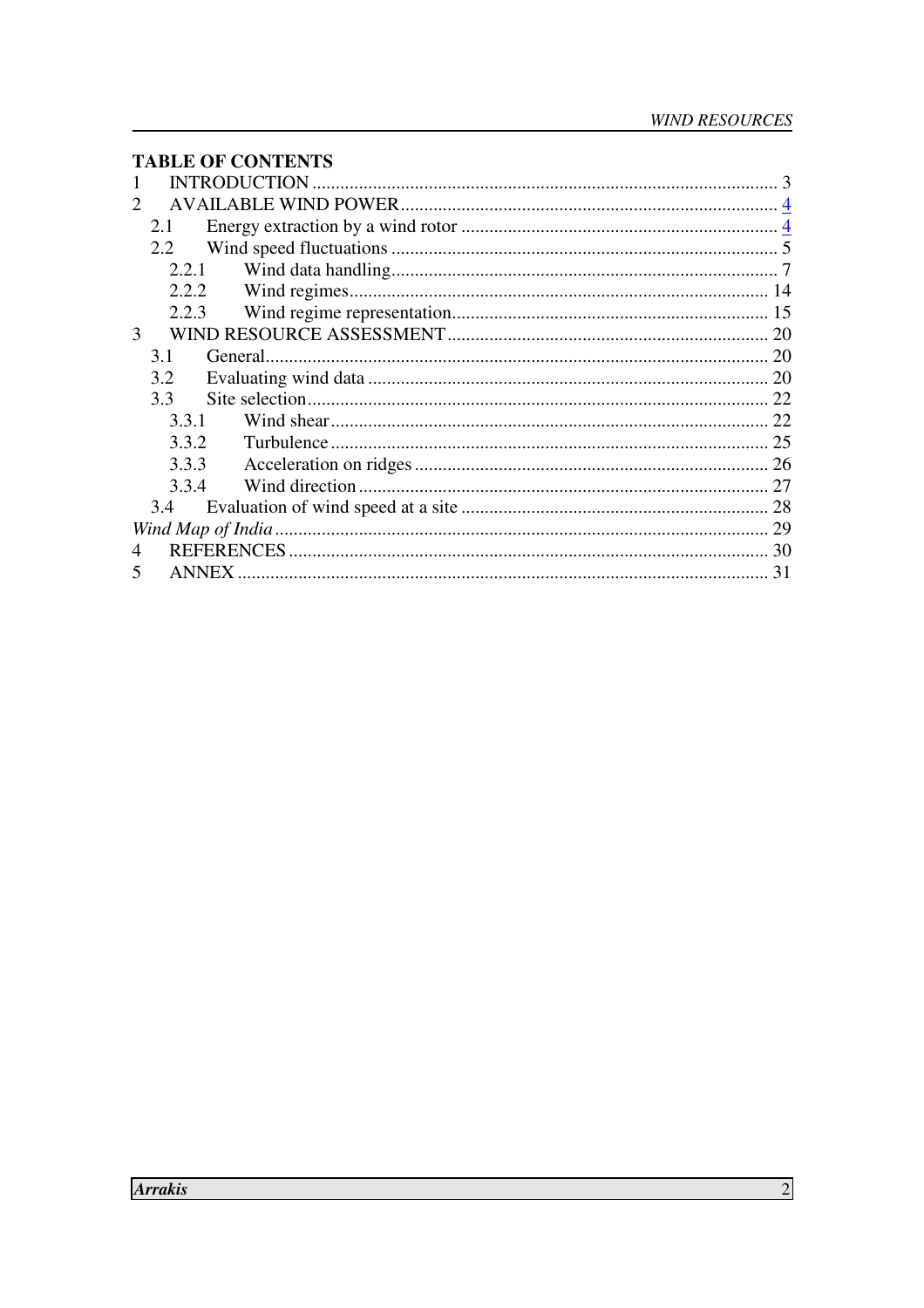## 1 INTRODUCTION

This module is based on assembly of Section 1 of the Introduction to Wind Energy by E.H. Lysen [1] and some parts of Wind Pumping, a Handbook by J. van Meel and P. Smulders [2].

Introduction to Wind Energy was a CWD publication which is only available at the website of UCE (Utrecht Centre for Energy research) http://www.uceuu.nl/?action=25&menuId=4 (CWD ceased to exist in 1990). It is still one of the best explanatory books in the field of Wind Energy.

The Wind Pumping Handbook was written for the World Bank by Van Meel and Smulders, both members of CWD as well at that time. Both the Introduction and the Worldbank Handbook were written for anyone interested in wind energy in the world. With permission of the authors, ARRAKIS uses part of this material for training courses. The modules of this course are for course participants only and not intended for use by other parties.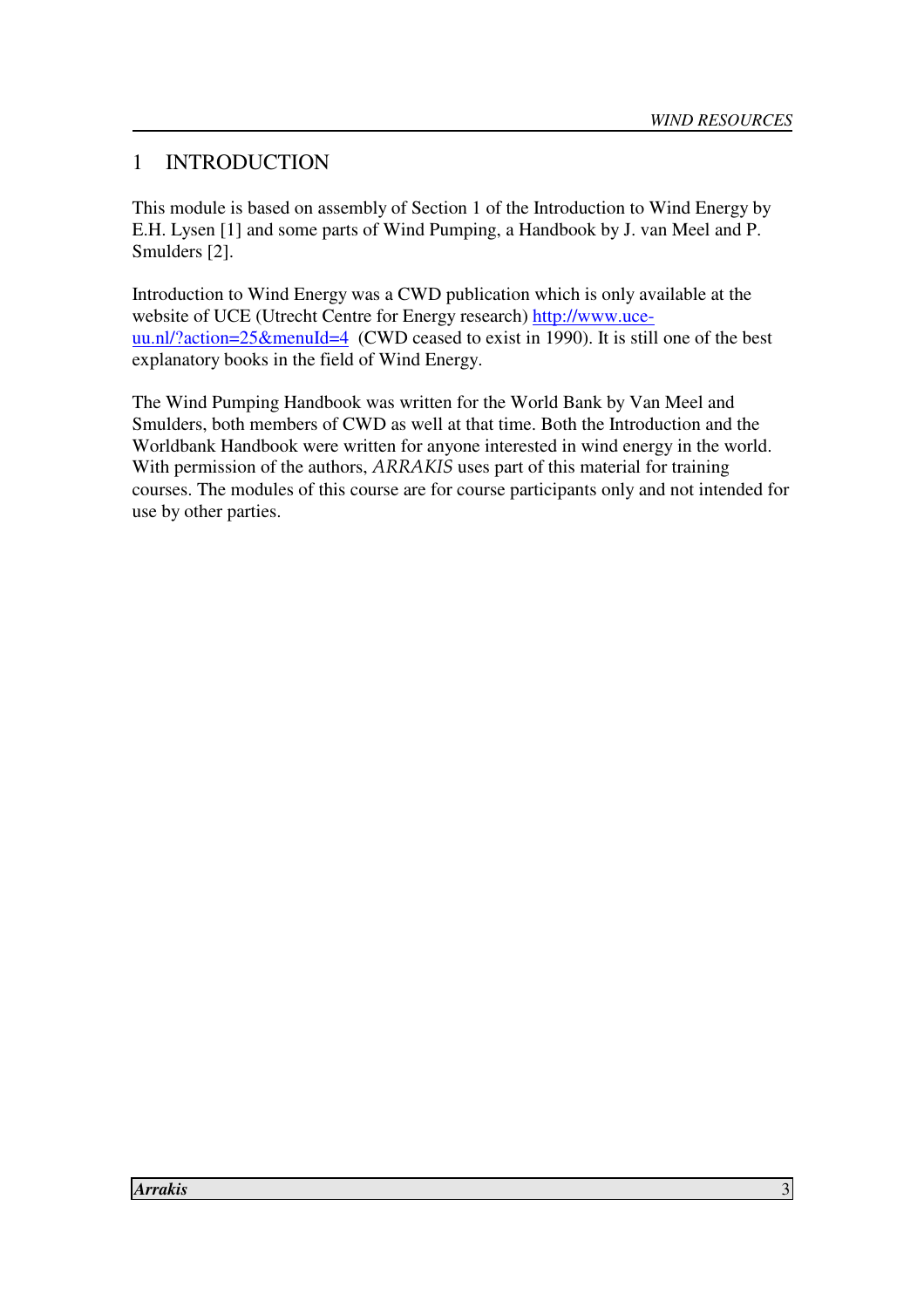#### 2 AVAILABLE WIND POWER

#### **2.1 Energy extraction by a wind rotor**

Air mass flowing with a velocity  $V$  through an area  $A$  represents a mass flow rate  $\dot{m}$  of:

$$
\dot{m} = \rho A V \ (kg/s)
$$
 1

and thus a flow of kinetic energy per second (or kinetic power) *Pkin* of:

$$
P_{kin} = \frac{1}{2} (\rho A V) V^2 = \frac{1}{2} \rho A V^3 \ (W)
$$
 2

where

 $\rho$  = air density *(kg/ m<sup>3</sup>)* 

- $A = \text{area swept by the rotor blades } (m^2)$
- *V* = undisturbed wind velocity  $(m/s)$



Figure 1 A volume *V\*A* of air is flowing every second through an area *A*. This represents a mass flow rate of ρ*AV (kg/s)*.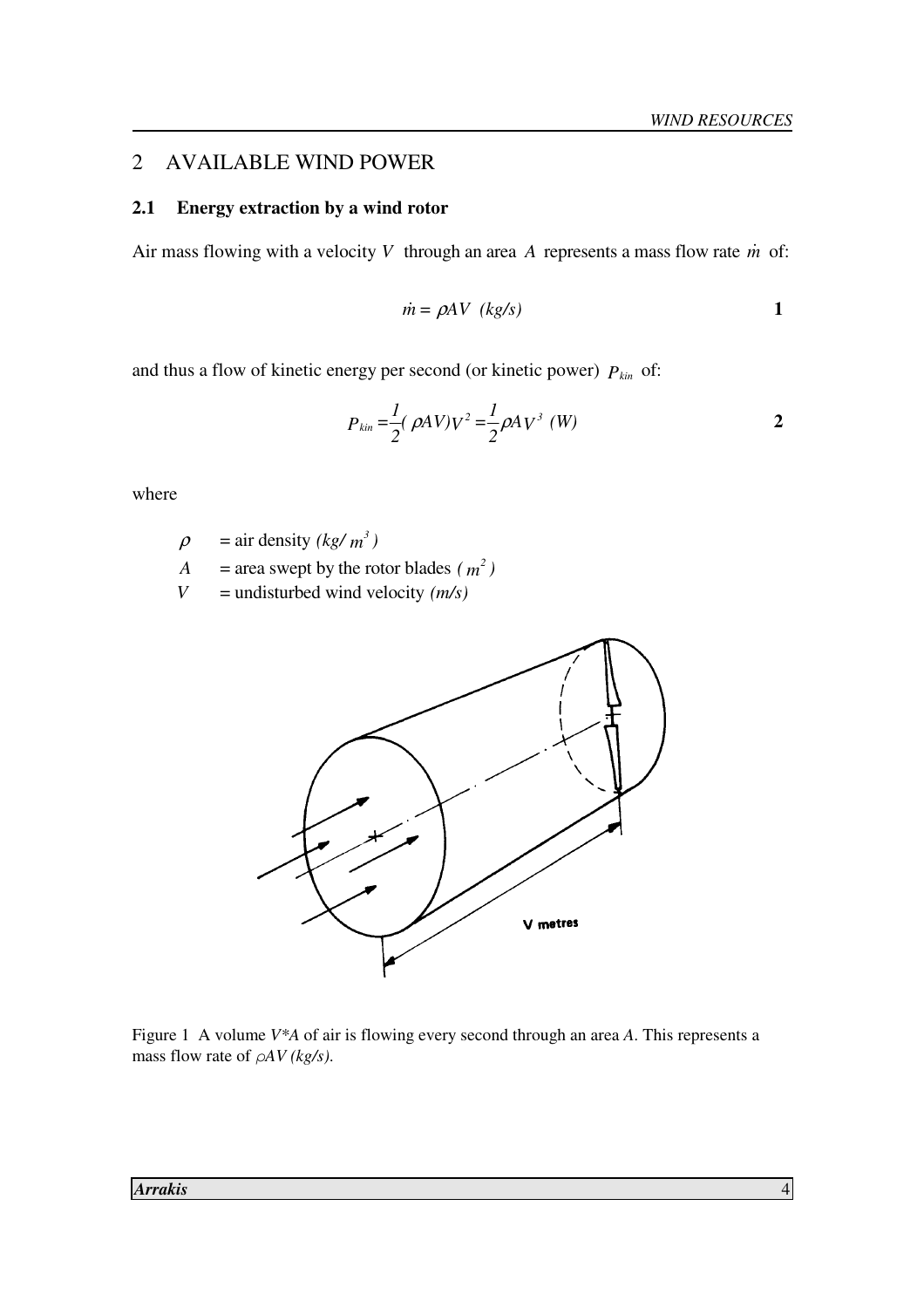From this relation we conclude:

- 1. Wind power is proportional to the density of the air. This means that high in the mountains one gets less power at the same wind speed. Air density may vary from about 1.2 kg/m3 at sea level to only 0.7 kg/m3 at high altitude;
- 2. Wind power is proportional to the area swept by the rotor blades, or is proportional to the *square* of the diameter of the rotor;
- 3. Wind power is proportional to the *cube* of the wind velocity, so it pays to carefully select a good site for a windmill: 10% more wind gives 30% more power.

Not all the kinetic energy of the wind that passes through the rotor area, is extracted by the rotor: the wind is only 'slowed down'. It can be shown that a maximum amount of energy is extracted from the air flow if the wind speed at the rotor itself is reduced to  $2/3V_{\infty}$ . Then the wind speed behind the rotor turns out to be  $1/3V_{\infty}$  and the theoretically maximum limit for the extracted power Pmax is equal to:

$$
P_{\text{max}} = \frac{1}{2} (2/3 \ \rho A_{V_{\infty}}) V_{\infty}^2 - \frac{1}{2} (2/3 \ \rho A_{V_{\infty}}) (1/3 \ V_{\infty})^2
$$

or

$$
P_{\text{max}} = \frac{16}{27} \frac{1}{2} \rho A V_{\infty}^3
$$

In other words, only a fraction of 16/27 (59.3%) of the kinetic energy of the wind can maximally be extracted by a wind turbine. This maximum value is known as the Betzlimit.

The fraction of extracted power is usually referred to as the rotor power coefficient  $C_p$ . In practice it seldom exceeds 40% if measured as the mechanical power of a wind rotor. The available output power of a wind energy system is further reduced by subsequent conversion into electrical or mechanical power, depending on the efficiency  $\eta$  of transmission and generator.

#### **2.2 Wind speed fluctuations**

In the previous section we considered a wind rotor in a constant air flow. However, wind is fluctuating! It is the character of the wind itself that makes wind energy technology to such a complex subject. Basically a wind energy conversion system does not deliver its output energy at a constant rate, but will give an variable energy output depending on the (momentaneous) wind speed. Nevertheless, we want it to meet at least our minimum energy demands and yet be economically feasible.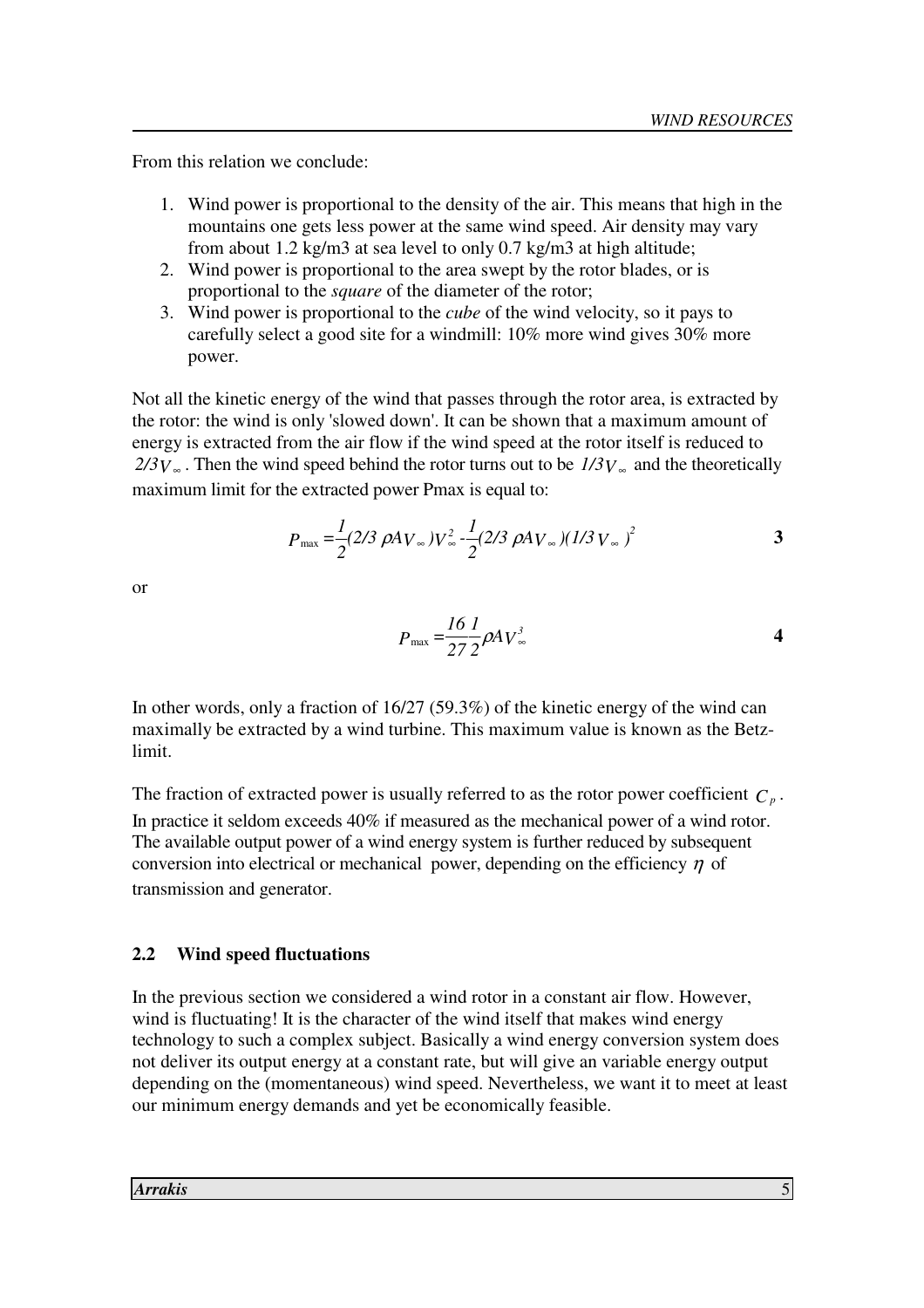

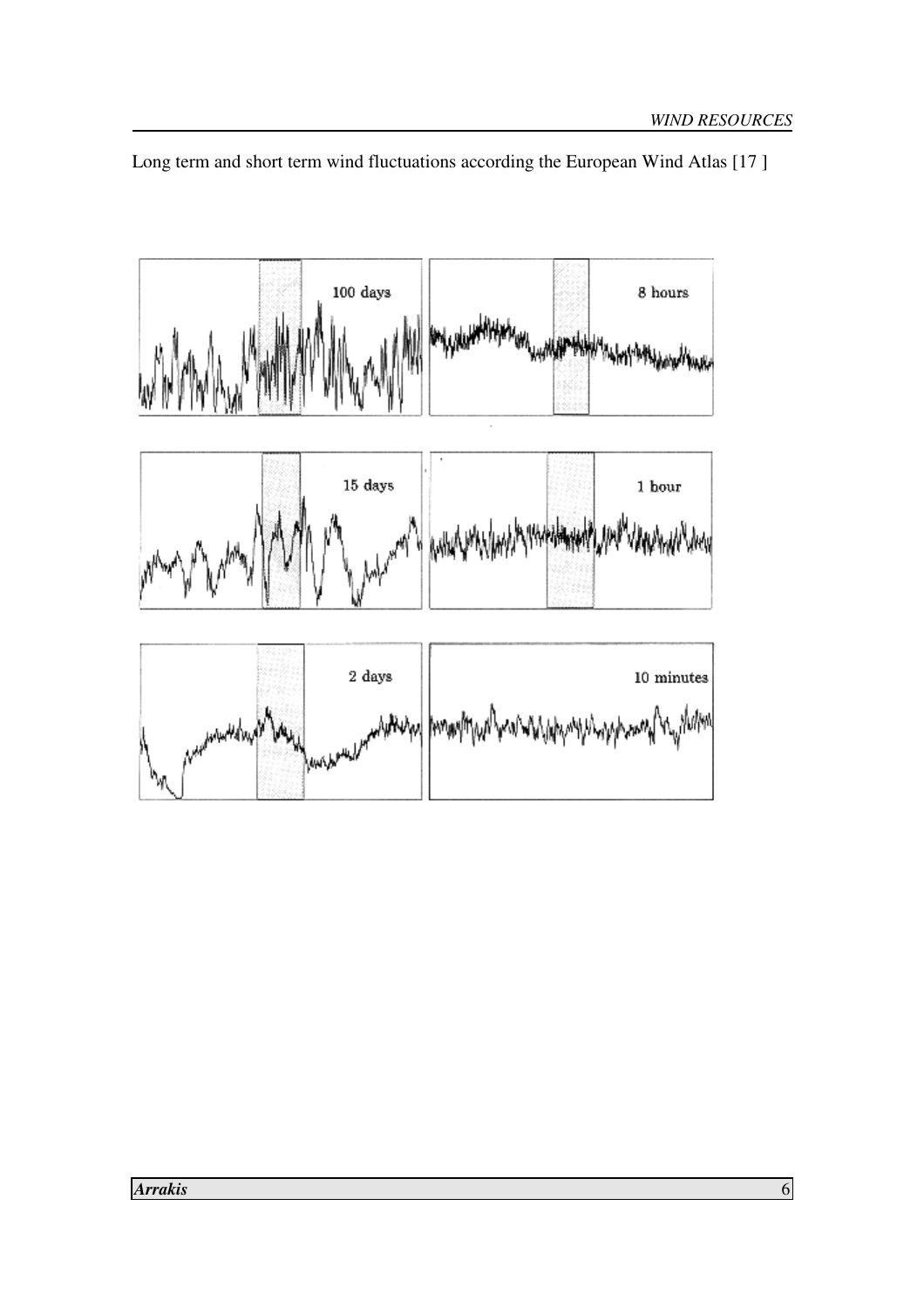In practice this implies that we should carefully define our energy demands:

- Minimum energy production (water/electricity) per week/month/year. This value, together with the average wind speed, will give the minimum rotor size (and a first estimate of cost price).
- Allowance of no energy production during a certain period (giving an impression about water storage tanks or batteries).
- Time of the year that the system is really producing energy.

In order to decide whether or not a wind energy system will satisfy our energy needs, we have to know more about the prevailing wind speeds at the future wind turbine site.

#### 2.2.1 Wind data handling

As we all know from experience, the wind speed may vary from second to second. Even in regions where wind speed is considered relatively constant, it usually still shows strong short-term fluctuations. The wind seems volatile, unpredictable, and yet a reliable prediction is what we need for a rational decision. The key to get around the fluctuating character of the wind, is to consider the time scale on which these fluctuations occur.

Momentaneous, short term fluctuations indeed are quite unpredictable. However, on a daily basis one may already recognize a certain pattern. Also, wind speeds may be stronger in some month. Meteorological data show that the fluctuations in the yearly wind patterns are quite small, comparing one year to another. In other words: on a longterm basis, the wind speed at a given location is fairly well predictable (accuracy about 10%, [11]).

A time scale is also present in our energy demands. In case of a wind pump we would think about the amount of water pumped in one hour (or one day) needed for irrigation. We would not allow a long period without any water as crops would die. But we could accept a lower water production during the harvest period.

Since we define our demands over periods of hours, days, or months, momentaneous wind data are usually reduced to hour, day-, or month-averaged values. We only consider the momentaneous wind speed in the case of the maximum occurring gust speed, which is an important value for the design and safety of a wind turbine.

The following table shows the hour-averaged wind speeds recorded during one month (720 hours) at Praia, Cabe Verdian Islands in June 1975.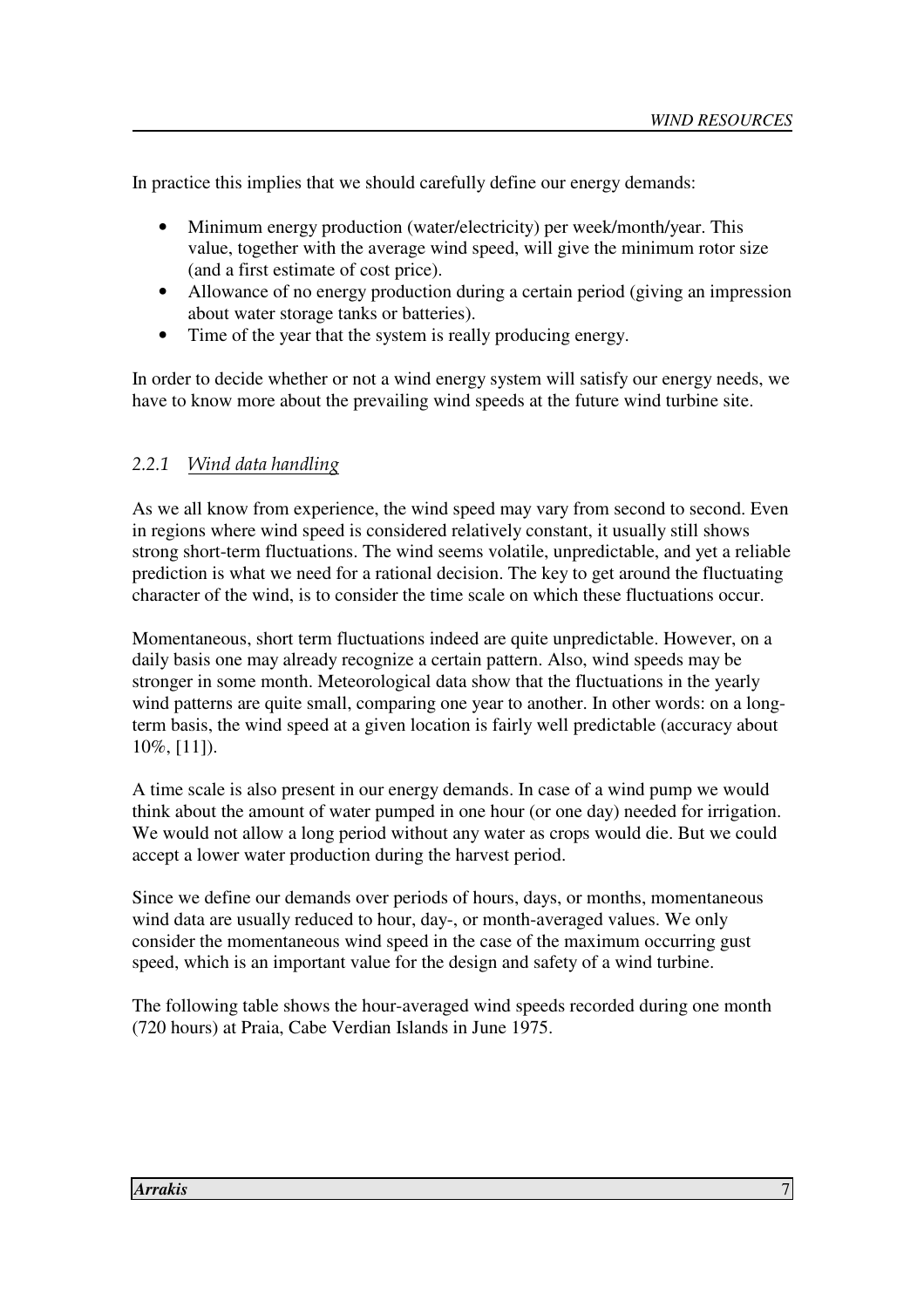| Mean<br>diurnal | ipeed         | Fancicana con a criste de de da Santa 4 de do                                                                                                                                                                                                                           |                |  |  |  |                                               |  |  |  |  |  |  |  |  |  | 7.35           | nean    | monthly   |
|-----------------|---------------|-------------------------------------------------------------------------------------------------------------------------------------------------------------------------------------------------------------------------------------------------------------------------|----------------|--|--|--|-----------------------------------------------|--|--|--|--|--|--|--|--|--|----------------|---------|-----------|
| 24h             |               | <b>いちのなおいないはのの144ワワームおファーでもいいなもいられる するまま あるまる ある ある ある あるまる ある ある アーアストライト</b>                                                                                                                                                                                          |                |  |  |  |                                               |  |  |  |  |  |  |  |  |  | 6.14           |         |           |
| $\frac{5}{2}$   |               | o a n 4 o a n o 4 o 4 o 6 o 6 o 6 4 6 6 6 7 7 8 9 70 8 9 4 7 6 9                                                                                                                                                                                                        |                |  |  |  |                                               |  |  |  |  |  |  |  |  |  | 6.33           |         |           |
| 22h             |               | o a a a co a 4 n 4 n 6 o 6 a 6 c 6 4 4 6 6 9 6 7 6 9 6 9 6 9 6 7 6 7                                                                                                                                                                                                    |                |  |  |  |                                               |  |  |  |  |  |  |  |  |  | 6.65           |         |           |
| 21h             |               | ci a a a r i o dia a 4 n a a ci ci ci ci a a a o r u 4 o r u a a pa a                                                                                                                                                                                                   |                |  |  |  |                                               |  |  |  |  |  |  |  |  |  | Ğ.             |         |           |
| న్లే            |               |                                                                                                                                                                                                                                                                         |                |  |  |  |                                               |  |  |  |  |  |  |  |  |  | 7.37           |         |           |
| $\frac{5}{2}$   |               | F 2 3 2 2 3 5 7 8 9 9 7 7 7 7 8 9 9 7 7 8 9 9 7 8 9 9 7 8 9 9 7 8 9 9 7 8 9 7 9 9 7 9 9 7 9 9 7 9 9 7 9 9 7 9                                                                                                                                                           |                |  |  |  |                                               |  |  |  |  |  |  |  |  |  | 7.35           |         |           |
| $\frac{5}{2}$   |               | I 8 9 9 9 9 7 4 8 9 4 9 4 9 5 6 7 8 9 9 0 7 8 9 7 8 9 7 8 9 7 8 9 7 8 9                                                                                                                                                                                                 |                |  |  |  |                                               |  |  |  |  |  |  |  |  |  | 7.55           |         |           |
| 17h             |               |                                                                                                                                                                                                                                                                         |                |  |  |  |                                               |  |  |  |  |  |  |  |  |  | 7.75           |         |           |
| 16h             |               |                                                                                                                                                                                                                                                                         |                |  |  |  |                                               |  |  |  |  |  |  |  |  |  | 8.24           |         |           |
| 15h             |               |                                                                                                                                                                                                                                                                         |                |  |  |  |                                               |  |  |  |  |  |  |  |  |  | 8.24           |         |           |
| $\frac{4}{14}$  |               | $\vec{a}$ , $\vec{c}$ , $\vec{a}$ , $\vec{c}$ , $\vec{c}$ , $\vec{c}$ , $\vec{c}$ , $\vec{c}$ , $\vec{c}$ , $\vec{c}$ , $\vec{c}$ , $\vec{c}$ , $\vec{c}$ , $\vec{c}$ , $\vec{c}$ , $\vec{c}$ , $\vec{c}$ , $\vec{c}$ , $\vec{c}$ , $\vec{c}$ , $\vec{c}$ , $\vec{c}$ , |                |  |  |  |                                               |  |  |  |  |  |  |  |  |  | 47<br>œ        |         |           |
| $\frac{5}{2}$   |               |                                                                                                                                                                                                                                                                         |                |  |  |  |                                               |  |  |  |  |  |  |  |  |  | 8.73           |         |           |
| 12 <sub>b</sub> |               | $\vec{A}$ is in comparant comparance in the comparation of in the comparation of the comparation of the comparation of the comparation of the comparation of the comparation of the comparation of the comparation of the compa                                         |                |  |  |  |                                               |  |  |  |  |  |  |  |  |  | $\overline{5}$ |         |           |
| $\frac{2}{11}$  |               |                                                                                                                                                                                                                                                                         |                |  |  |  |                                               |  |  |  |  |  |  |  |  |  | 9.25           |         |           |
| $\frac{1}{2}$   |               | a da E da E da se u da E da E da Sana e a E da e e E da E d                                                                                                                                                                                                             |                |  |  |  |                                               |  |  |  |  |  |  |  |  |  | 0.28           |         |           |
| န               |               | F F 5 8 8 5 6 6 6 6 6 6 9 9 9 9 9 9 9 9 9 9 9 7 7 9 9 9 7 7 9 9 9 7 7 9 9 9 7                                                                                                                                                                                           |                |  |  |  |                                               |  |  |  |  |  |  |  |  |  | 8.37           |         |           |
| ౚ               |               |                                                                                                                                                                                                                                                                         |                |  |  |  |                                               |  |  |  |  |  |  |  |  |  | 7.72           |         |           |
| ᄎ               |               |                                                                                                                                                                                                                                                                         |                |  |  |  |                                               |  |  |  |  |  |  |  |  |  | 6.34           |         |           |
| စ်              |               |                                                                                                                                                                                                                                                                         |                |  |  |  |                                               |  |  |  |  |  |  |  |  |  | 6.15           |         |           |
| ۵Ę              |               |                                                                                                                                                                                                                                                                         |                |  |  |  |                                               |  |  |  |  |  |  |  |  |  | 6.15           |         |           |
| 듁               |               |                                                                                                                                                                                                                                                                         |                |  |  |  |                                               |  |  |  |  |  |  |  |  |  | 5.35           |         |           |
| న్              |               | 8 8 8 9 9 9 9 0<br>8 8 8 9 9 9 0                                                                                                                                                                                                                                        |                |  |  |  |                                               |  |  |  |  |  |  |  |  |  | ទី             |         |           |
| న్              |               |                                                                                                                                                                                                                                                                         |                |  |  |  |                                               |  |  |  |  |  |  |  |  |  | 5.89           |         |           |
| €               |               |                                                                                                                                                                                                                                                                         |                |  |  |  |                                               |  |  |  |  |  |  |  |  |  | 5.82           |         |           |
| Joar            | $\frac{1}{6}$ |                                                                                                                                                                                                                                                                         | n 4 m 6 r 60 o |  |  |  | P = P = P = P = P = R 5 5 6 7 8 8 9 5 8 7 8 9 |  |  |  |  |  |  |  |  |  | mean           | monthly | at x hour |

*Figure 2: The mean hourly wind speed in Juni 1975 at Praia (Meteorological Service Centre, Rep. Cape Verdian Islands). Velocities are in meters per second.*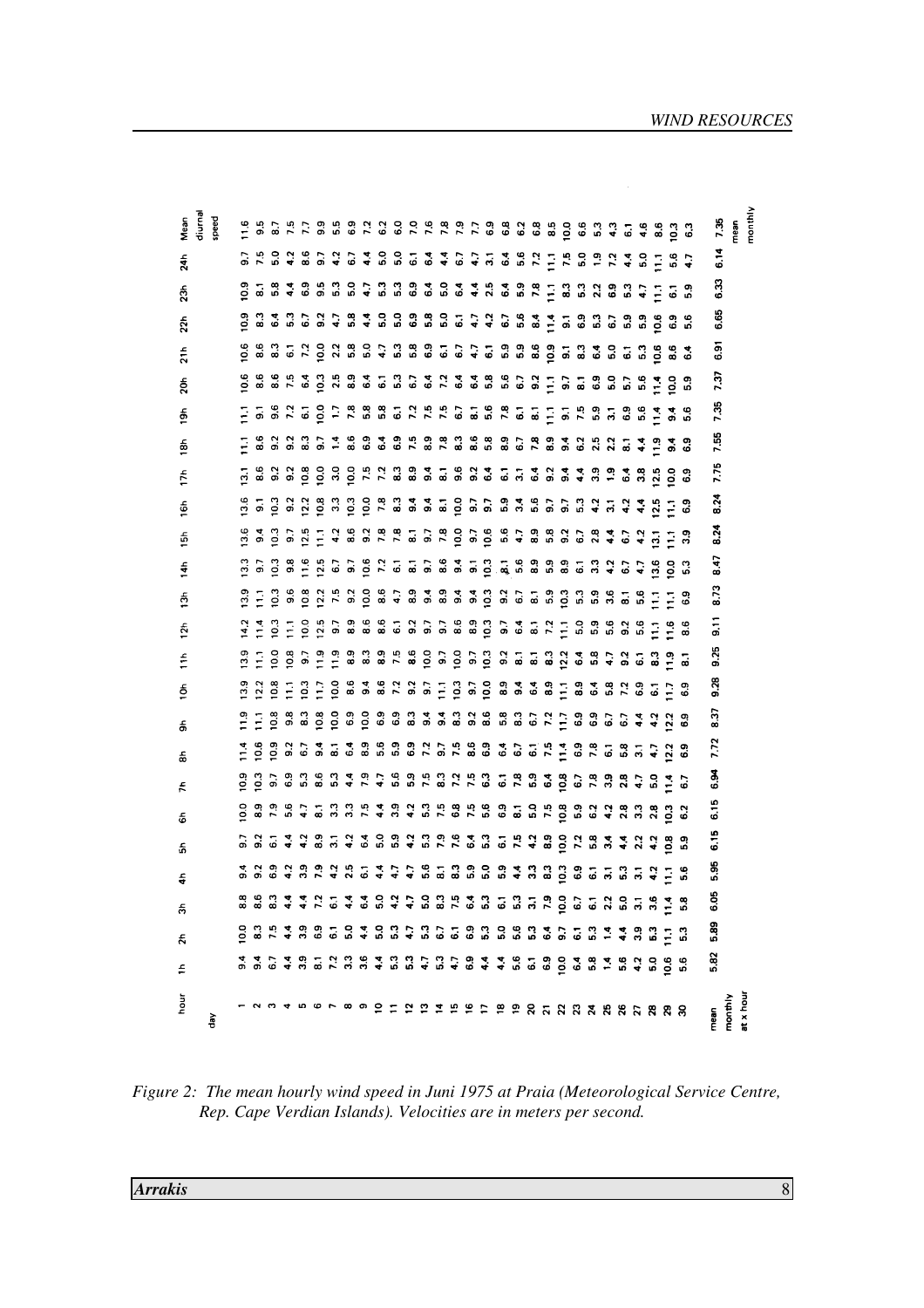2.2.1.1 Time distribution

Knowledge about time-dependent fluctuation pattern of the wind speed is necessary to know if wind power is available in a certain period (a part of the day, a number of consecutive days, a month, etc.).

Plotting the monthly average of each hour of the day shows the diurnal fluctuations of the wind speed in that particular month, as depicted in Figure 3; in the same figure also the monthly average is shown.



*Figure 3 Diurnal pattern of the wind speed at Praia airport in the month of June 1975.* 



*Figure 4: The monthly average wind speeds at Praia airport in the year 1978 and compared with the annual average wind speed.*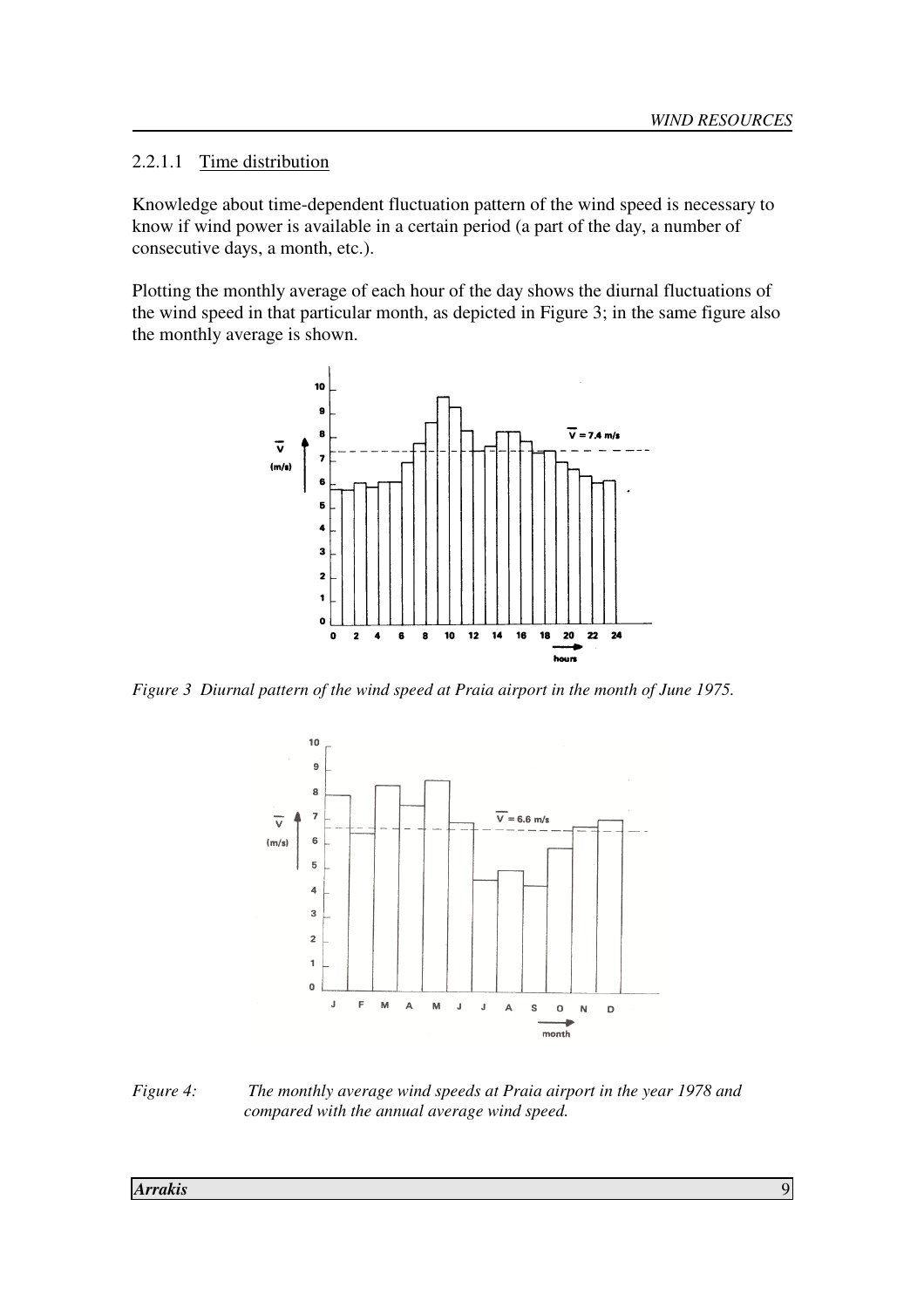Another kind of information that can be obtained from the table is the presence of longer periods with low wind speeds (lulls). If we define a lull as a period in which the wind speed is lower than a certain reference speed, we can determine how many times this occurred by looking at the hour-averaged wind speeds in the table. This type information is valuable for the calculation of the size of storage tanks, in case of water supply by using wind pumps or wind electric pumping systems.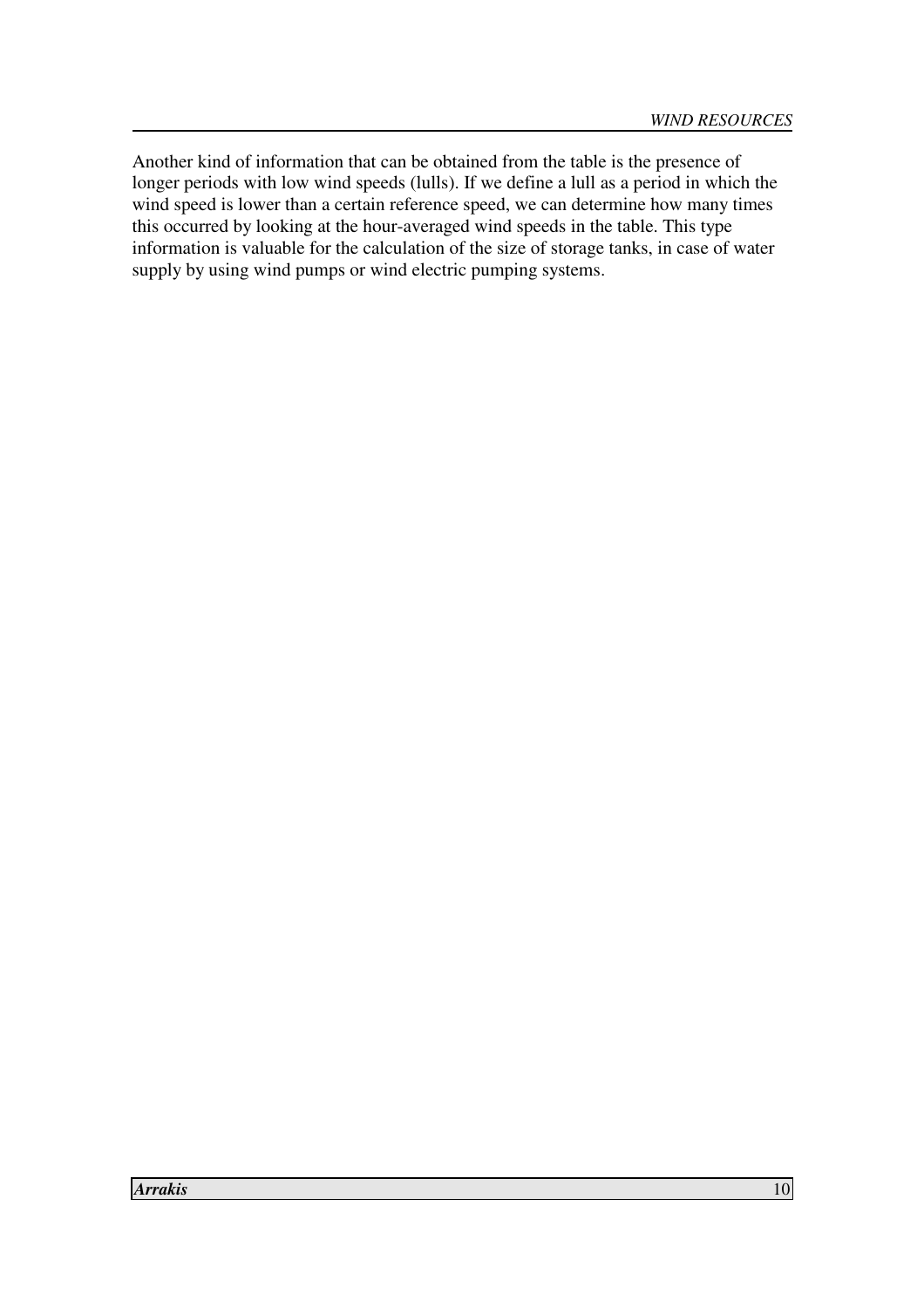#### 2.2.1.2 Frequency distribution

In order to calculate the total energy output over a given period, one should first determine how many hours during this period a given wind speed occurred, i.e. determine the frequency distribution of the wind speed.

To arrive at this frequency distribution we must first divide the wind speed domain into a number of intervals or "bins", mostly of equal width of 1m/s or 0.5m/s. Then, starting at the first interval of 0-1m/s, the number of hours is counted that the wind speed was in this interval. When the number of hours in each interval is plotted against the wind speed, the frequency distribution emerges as a histogram (*Figure 5*, with data taken from *Figure 2*).



*Figure 5 Frequency distribution of wind speeds at Praia (table and graph).* 

The top of this histogram, being the most frequent wind speed, is generally *not* the average wind speed. In trade wind areas with quite steady winds speeds this might be the case, but in other climates the average wind speed is generally higher than the most frequent wind speed (see also Figure 6).

Given the frequency distribution, the average wind speed is calculated as follows: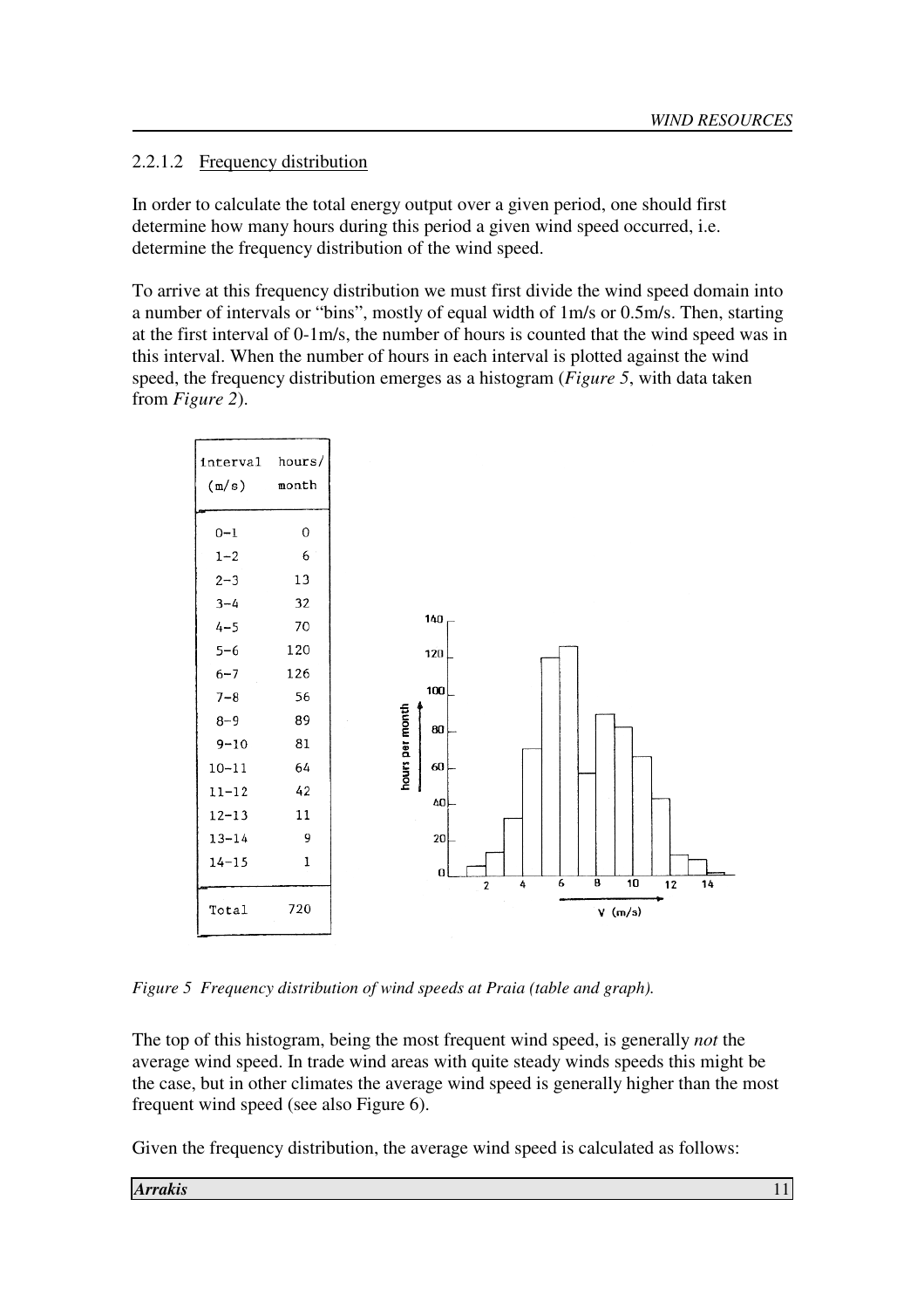$$
\overline{V} = \frac{t_1 V_1 + t_2 V_2 + \bullet \bullet \bullet + t_i V_i + \bullet \bullet \bullet + t_n V_n}{t_1 + t_2 + \bullet \bullet \bullet t_n}
$$

with

- *ti* = number of hours in wind speed interval *i*
- *Vi* = *middle* of wind speed interval *i*

 $\overline{V}$  = average wind speed

This calculated average wind speed of course must be the same as the one calculated directly from the original data (by summing all hourly data and dividing them by the number of hours).

Then the energy output of a wind turbine is calculated by multiplying the number of hours in each interval with the power that the turbine produces at that wind speed, and add the results for each wind speed interval.

It is often important to know the number of hours that a windmill will run or the time fraction that a windmill produces more than a given power. In this case it is necessary to add the number of hours in all intervals above the wind speed that corresponds to that power level. The result is the *duration distribution* which is easily found by adding the number of hours of each interval to the sum of all hours of the *higher* intervals. So it is best to start with the highest interval, with zero hours of wind speed higher than the upper boundary of the interval and subsequently add the number of hours of the next lower interval, etc. This is done in Figure 6 with the information from Figure 5.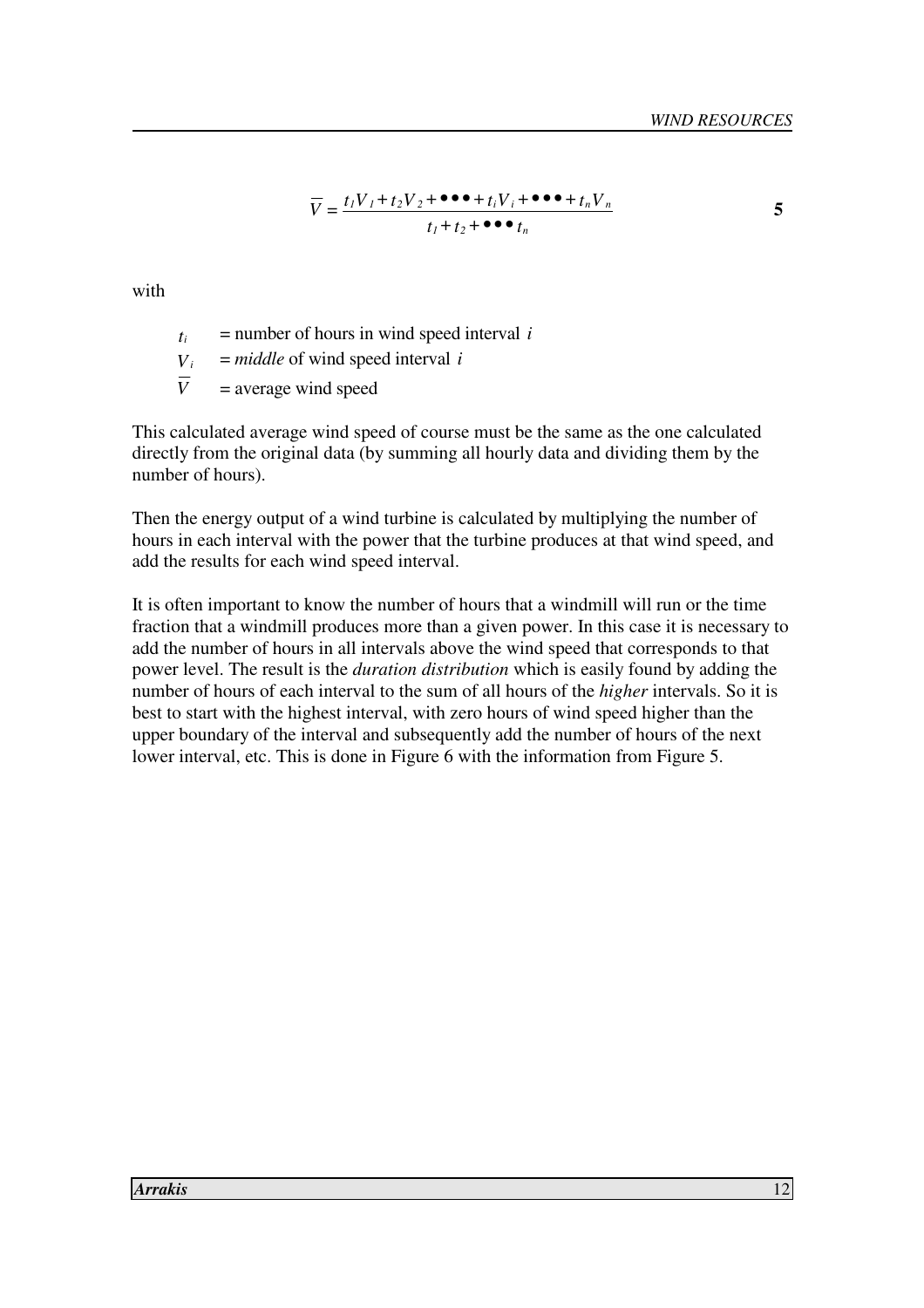| Interval  | frequency      | duration V>V'  | cumulative V <v'< th=""></v'<> |          |  |  |  |
|-----------|----------------|----------------|--------------------------------|----------|--|--|--|
| (m/s)     | hours          | hours          | hours                          | $\%$     |  |  |  |
| $0 - 1$   | $\overline{0}$ | 720            | $\overline{0}$                 | $\theta$ |  |  |  |
| $1-2$     | 6              | 714            | 6                              | $0.8\,$  |  |  |  |
| $2 - 3$   | 13             | 701            | 19                             | 2.6      |  |  |  |
| $3-4$     | 32             | 669            | 51                             | 7.1      |  |  |  |
| $4 - 5$   | 70             | 599            | 121                            | 16.8     |  |  |  |
| $5-6$     | 120            | 479            | 241                            | 33.5     |  |  |  |
| $6 - 7$   | 126            | 353            | 367                            | 51.0     |  |  |  |
| $7 - 8$   | 56             | 297            | 423                            | 58.8     |  |  |  |
| $8-9$     | 89             | 208            | 512                            | 71.1     |  |  |  |
| $9 - 10$  | 81             | 127            | 593                            | 82.4     |  |  |  |
| $10 - 11$ | 64             | 63             | 657                            | 91.2     |  |  |  |
| $11 - 12$ | 42             | 21             | 699                            | 97.1     |  |  |  |
| $12 - 13$ | 11             | 10             | 710                            | 98.6     |  |  |  |
| $13 - 14$ | 9              | $\mathbf{1}$   | 719                            | 99.9     |  |  |  |
| $14 - 15$ | $\mathbf{1}$   | $\overline{0}$ | 720                            | 100.0    |  |  |  |
| Total     | 720            |                |                                |          |  |  |  |

*Figure 6 The frequency distribution of Praia (June 1975) transformed into a duration and a cumulative distribution. The upper boundary of the interval is indicated by V'.* 

The duration values are commonly plotted with the wind speed on the vertical axis, as shown in Figure 8. Here the length of each horizontal column indicates the duration of the time that the wind speed was *higher* than the upper boundary of the wind speed interval. If the histogram is approximated by a smooth curve through the values at the middle of each interval then a duration curve results.

By studying the shape of this duration curve an idea is obtained about the kind of wind regime. The flatter the duration curve, i.e. the longer one specific wind speed persists, the more constant the wind regime is. The steeper the duration curve, the more irregular the wind regime is.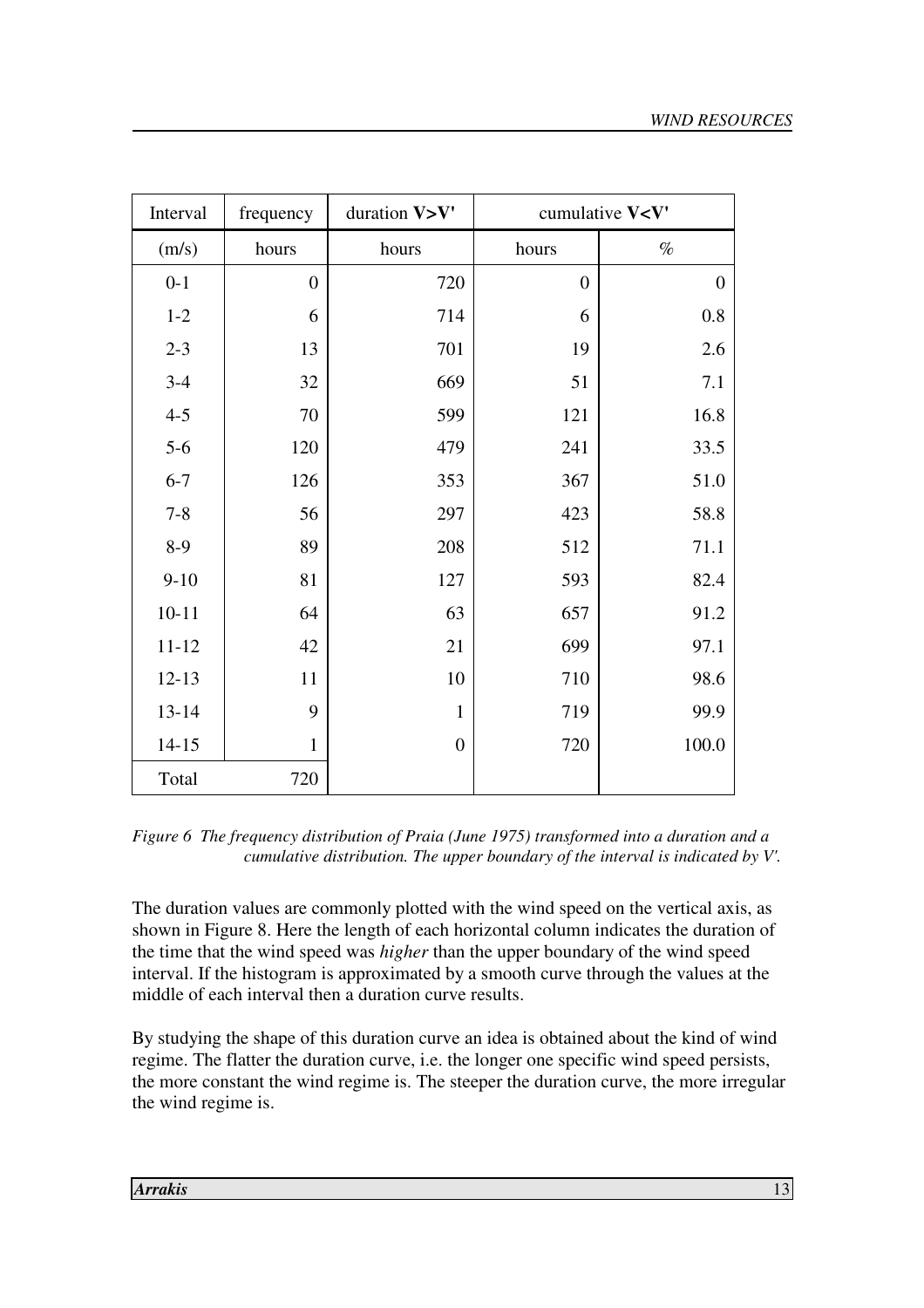

*Figure 7 Histograms of the duration distribution (a) and the cumulative distribution (b) for the Praia data (June 1975).* 

In other cases it is preferred to plot the time during which the wind speed was *smaller* than a given wind speed, and when this is plotted versus the wind speed a cumulative distribution results.

#### 2.2.2 Wind regimes

After having drawn a number of velocity duration histograms or velocity frequency histograms and approximating them by smooth curves one will notice a similarity in the shape of these curves. This is even clearer if the wind speed values are made dimensionless by dividing them by the average wind speed of that particular distribution. It is quite logical in such a situation to look for mathematical functions that accurately describe the wind frequency and duration.

These functions can be used later on, as a tool to predict the output of a wind turbine, and as mathematical description of the wind speed pattern -the wind regime- in a more extended zone.

In this respect much attention has been paid to the Weibull function, since it matches well with experimental data [10-13]. This section deals with the Weibull function and the method to estimate its parameters from a given distribution.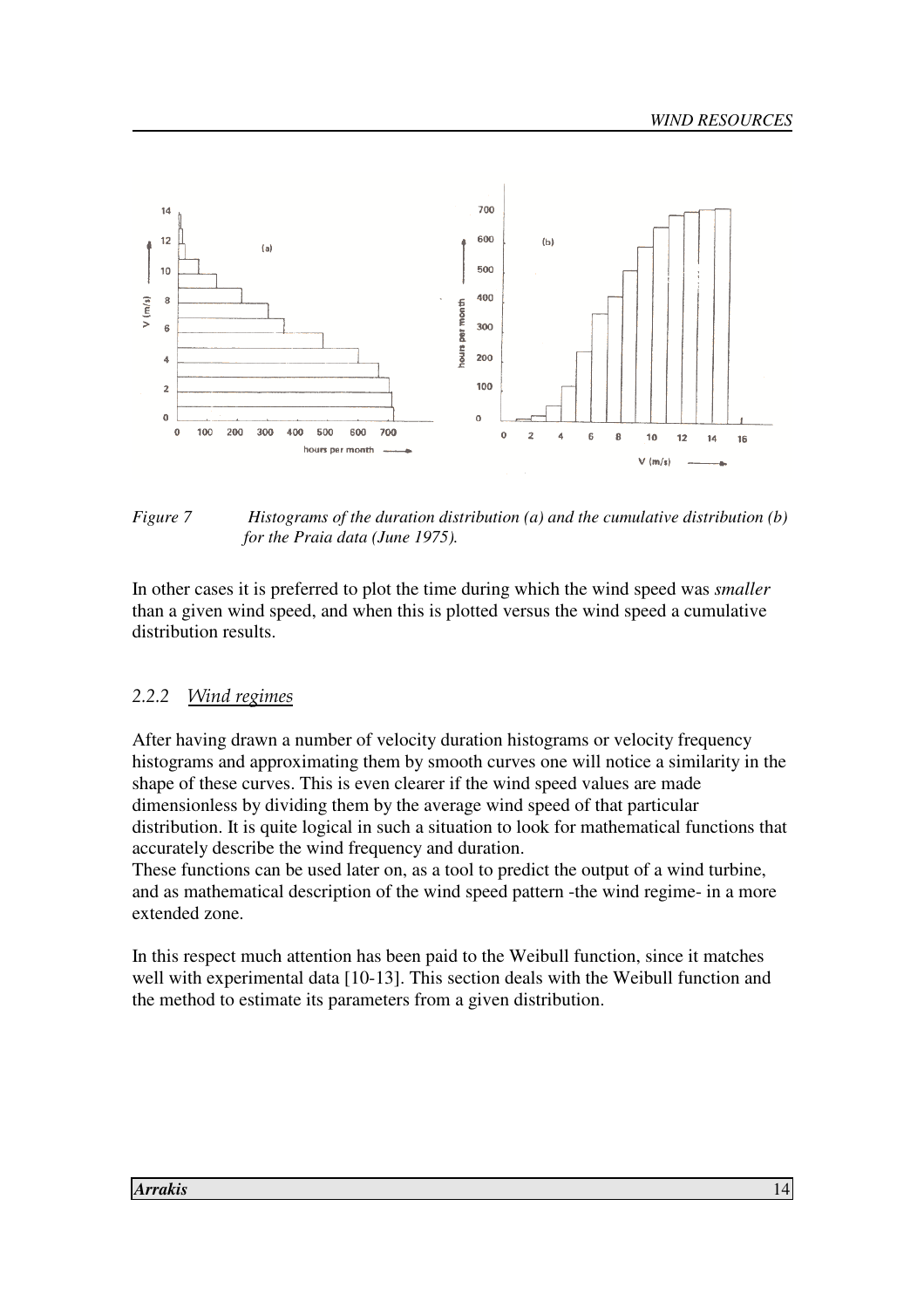#### 2.2.3 Wind regime representation

A wind regime can analytically be described by two functions with the following general form:

 1. The *cumulative distribution function F(V)* indicating the time fraction or probability that the wind speed *V* is smaller than or equal to a given wind speed *V*′.

$$
F(V) = P(V \le V') \text{ (dimensionless)}
$$
 6

2. The probability density function or the *velocity frequency curve*.

$$
f(V) = \frac{dF(V)}{dV} \ (s/m) \tag{7}
$$

The Weibull distributions are characterised by a two-parameter representation of *F(V)* and  $f(V)$ .

$$
F(V) = I - \exp\left[-\left(\frac{V}{c}\right)^k I\right]
$$

and

$$
f(V) = \frac{dF}{dV} = \frac{k}{c} \left(\frac{V}{c}\right)^{k-l} \exp\left[-\left(\frac{V}{c}\right)^{k}\right]
$$

with:

and

$$
k = \text{shape factor}
$$

 $c = scale factor$ 

The average wind speed  $\overline{V}$  can be found from:

$$
\overline{V} = \int_0^\infty V f(V) \, dV \quad (m/s)
$$

After some work, the equations 9 and 10 can be written dimensionless as:

*Arrakis* 15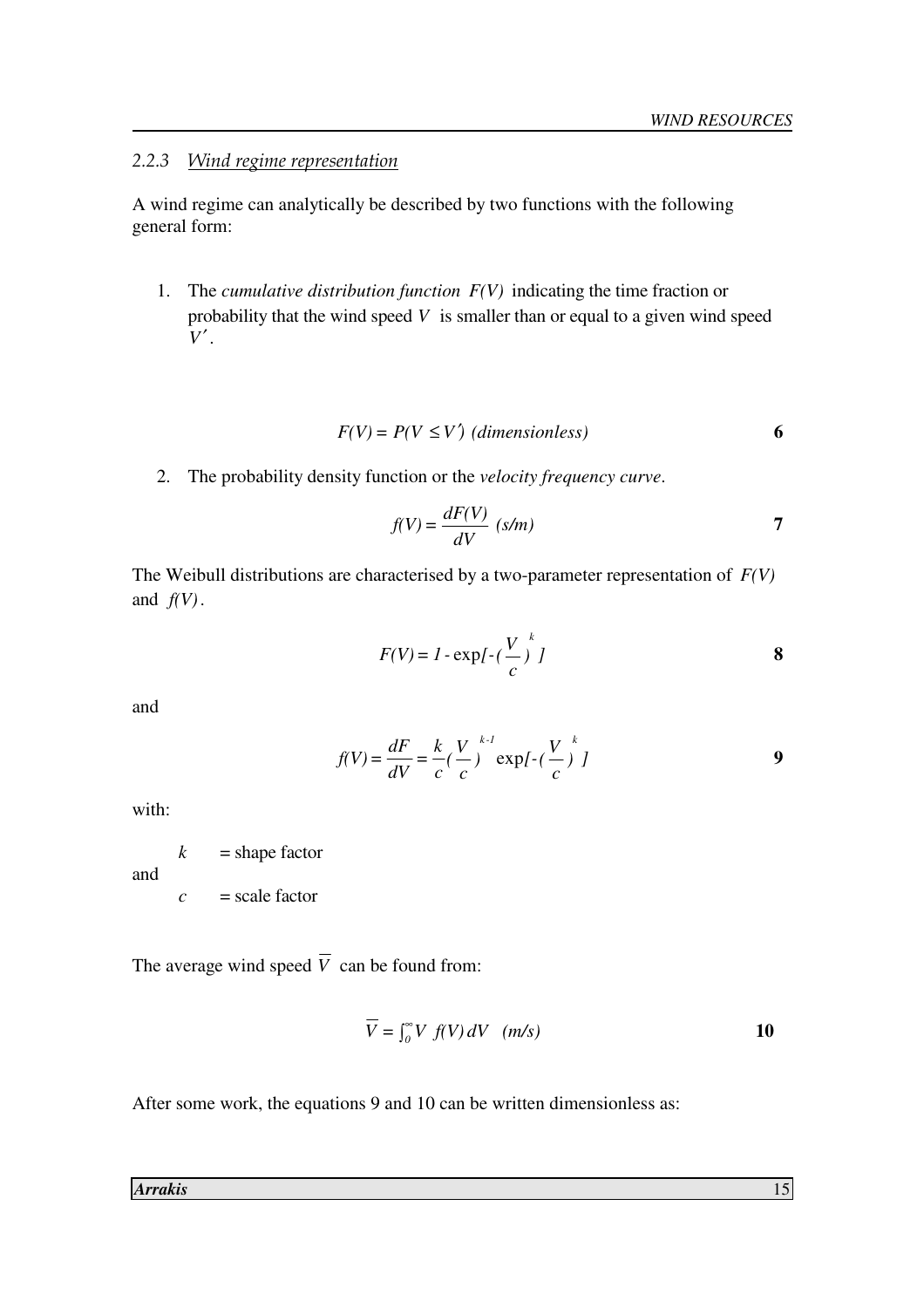$$
F(x) = 1 - \exp\{-Gx^k\}
$$

$$
f(x) = kG x^{k-1} \exp\left[-G x^k\right]
$$
 12

in which  $x$  is the reduced wind speed (dimensionless)

$$
x = \frac{V}{\overline{V}}
$$
 13

and G is an approximation defined by the following formula:

$$
G = 0.568 + \frac{0.434}{k}
$$

In Figures 9 and 10 some Weibull functions are shown for several values of *k* . The relation between equation 10 and equation 13 is:

$$
f(V) = \frac{f(x)}{\overline{V}}
$$
15

Common values for  $k$  are  $k=2$  and  $k=3$ . By substituting these values into the equations 11 and 12 we obtain:

$$
k = 2 \rightarrow G = \frac{\pi}{4} \approx 0.7854
$$
  

$$
F(x) = 1 - \exp\{0.7865 x^2\}
$$
  

$$
f(x) = 1.571 x \exp\{-0.7854 x^2\}
$$

 $k = 3 \rightarrow G \approx 0.7121$ 

$$
F(x) = 1 - \exp[0.7121 \, x^2]
$$

$$
f(x) = 2.136 \, x \exp\{-0.7121 \, x^2\}
$$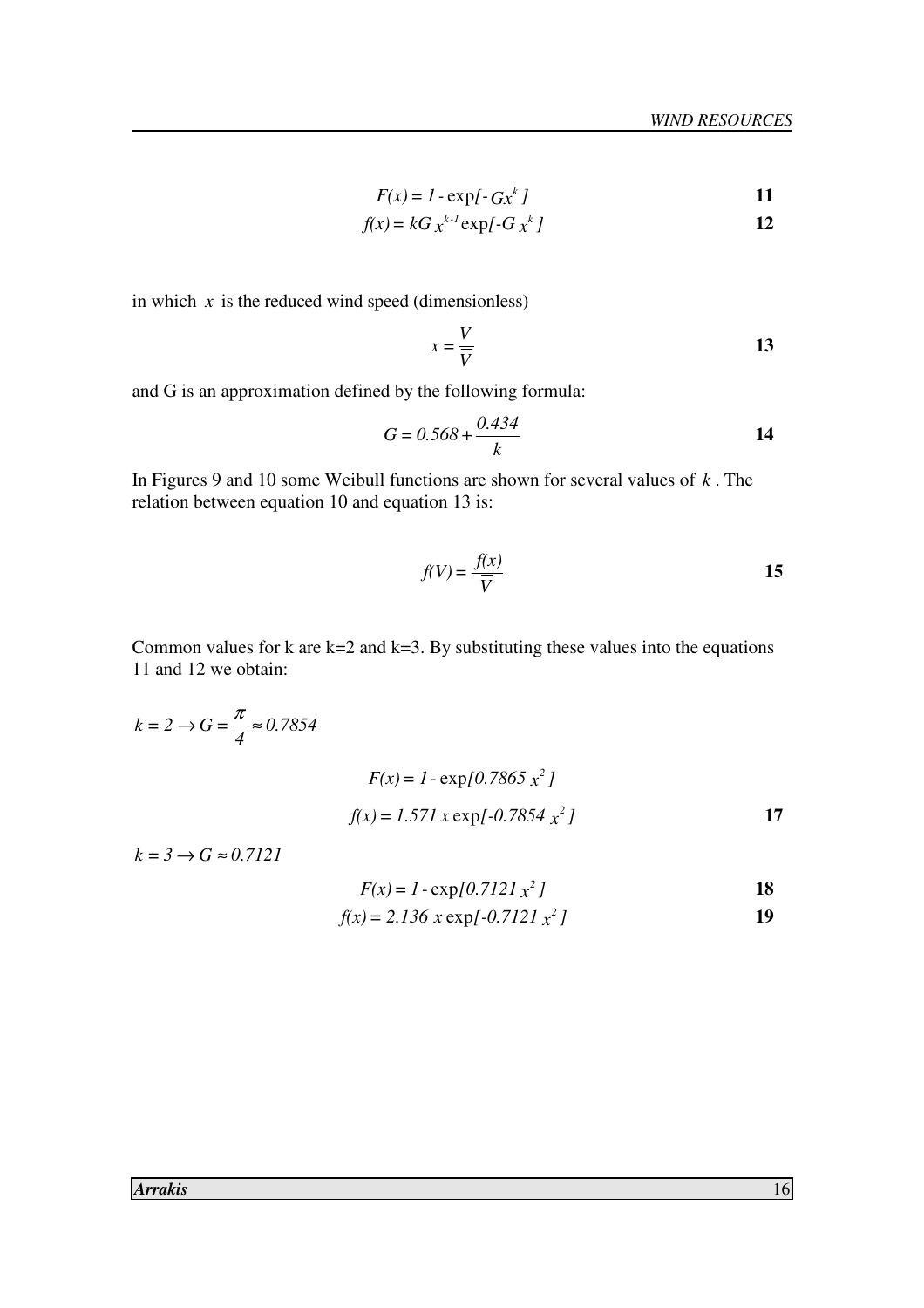

*Figure 8 The shape of the Weibull wind velocity distribution for various values of the shape factor k (frequency f(x)) against reduced wind speed x = V/Vaverage, with V = wind speed and Vaverage = average wind speed.*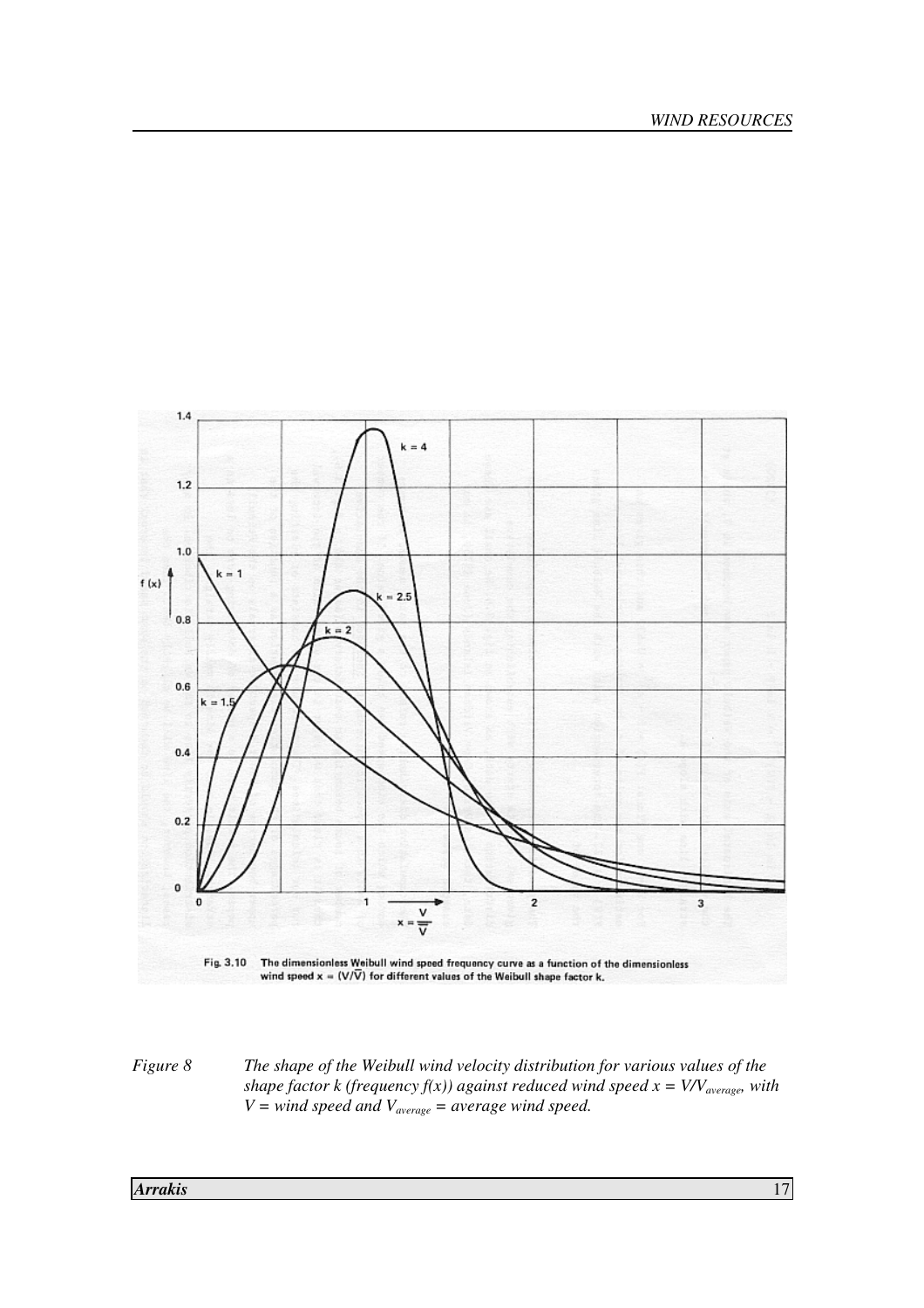

*Figure 9 The Weibull cumulative distribution function F(x) as a function of the dimensionless wind speed x=(V/Vaverage) for different values of the Weibull shape parameter k.* 

The Weibull distribution is shown in Figure 9 for various values of the shape factor *k* . A small value of *k* corresponds to a variable wind, a large value to a more constant wind; roughly the following *k*-values are found for different climates:

| $k = 1.5$ | Strongly variable wind: polar regions, thermal winds (land/sea, |
|-----------|-----------------------------------------------------------------|
|           | mountain/valley), winds having a strong day/night variation.    |
| $k = 2.0$ | moderately variable wind: moderate climates.                    |
| $k = 3.0$ | constant winds: trade winds, tropical regions.                  |
|           |                                                                 |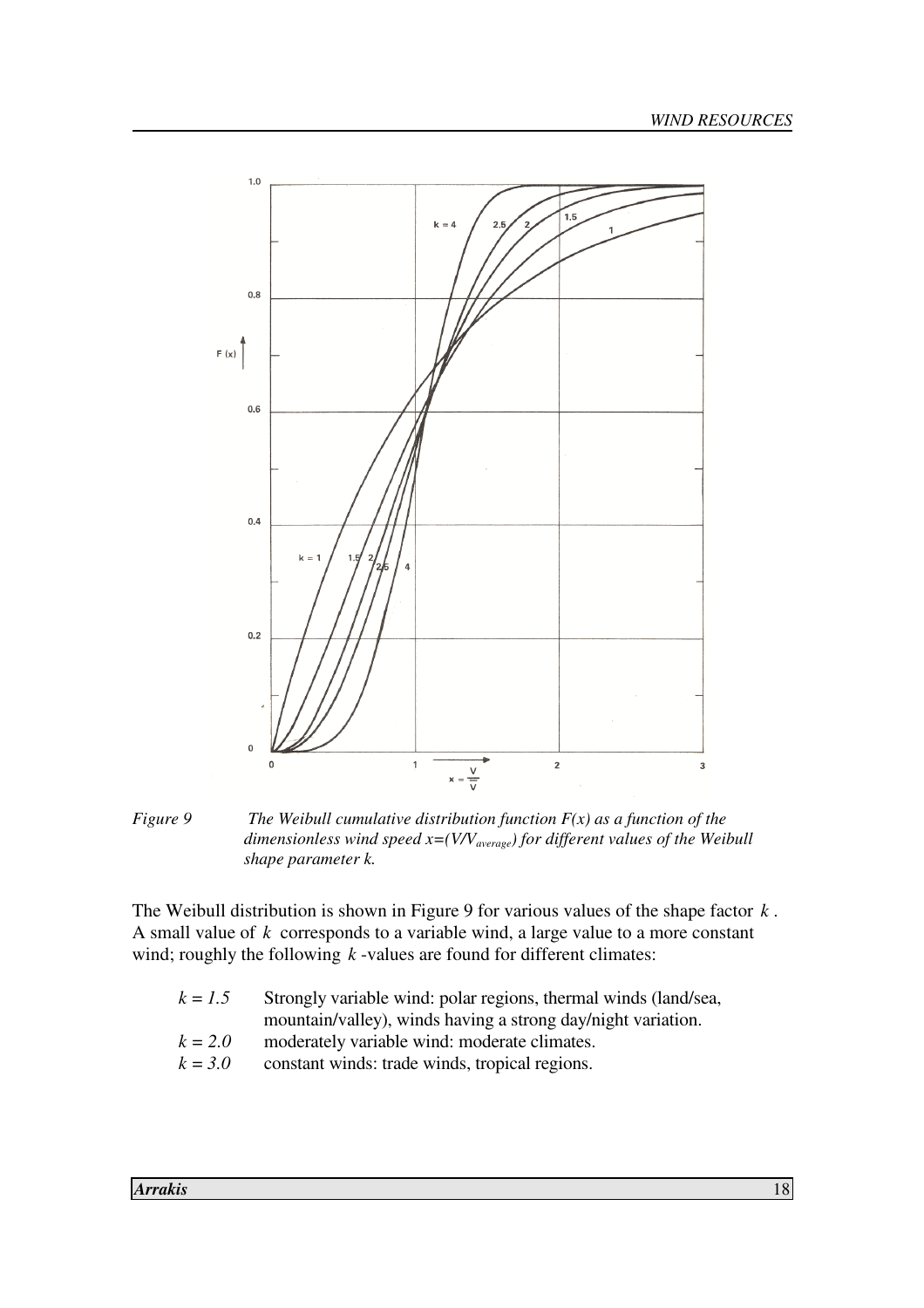In practice, the procedure to find the Weibull shape factor from a given set of data starts with establishing the cumulative distribution of the wind speed (the total number of hours during which the wind speed was below a given value). If the number of hours in a specific interval is *included* in the cumulative number of hours belonging to that interval then it is clear that we refer to the upper value of the interval for our calculations.

The procedure now consists of plotting the percentages of the cumulative distribution as a function of the upper boundaries of their respective intervals on Weibull paper. The result will be a number of dots lying more or less on a straight line. If the line is totally straight, the distribution perfectly fits a Weibull distribution. In many cases, however, the line will be slightly bent. Then the linearization should be focused on the wind speed interval that is most interesting for our wind energy application, i.e. between  $0.7\overline{V}$  and  $2\overline{V}$  .

In order to find  $k$ , draw a second line through the  $\rightarrow$  +", marked  $\rightarrow$   $k$  estimation point", and *perpendicular* to the Weibull line. The intersection of this second line with the linear *k* axis on top of the paper gives the desired *k* -value. The *c* -value, if required, is simply the intersection of the Weibull line with the dotted line, marked  $\degree c$  estimation". Ideally this procedure should be applied to the data for a number of years, not to data from one month only. If the monthly *k* -values are required then the use of wind data from a number of identical months of subsequent years will give more reliable results.

If a considerable percentage of calm is found in the frequency distribution, the Weibull analysis should be applied only to the percentage of time during which the wind is blowing [16].

For the reader's convenience a sheet of Weibull graph paper is included.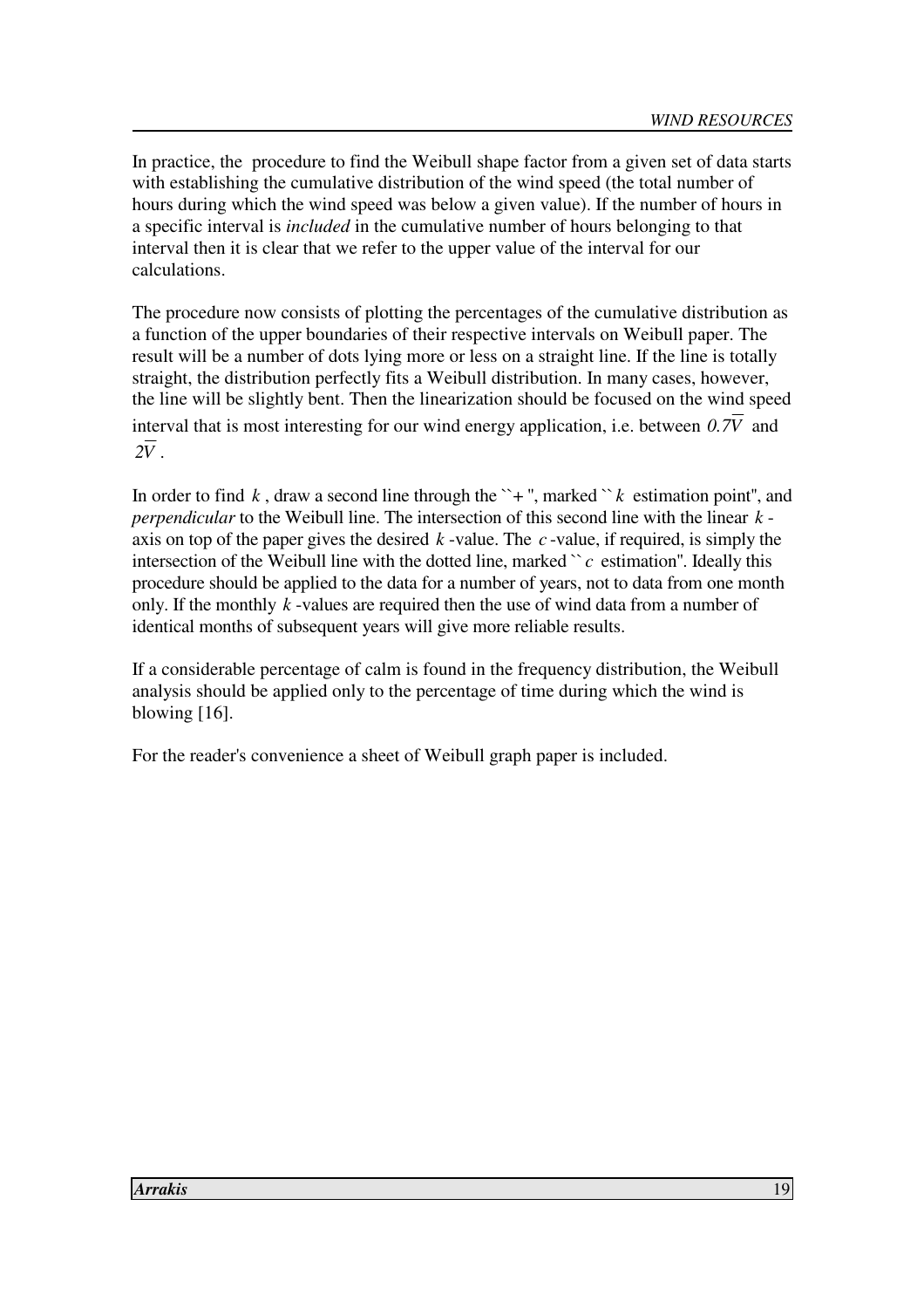## 3 WIND RESOURCE ASSESSMENT

#### **3.1 General**

A first approach to wind assessment for a country or a region should be the use of existing information. In an ideal situation, hour mean values as in the Praia case are available over a prolonged period. Also useful are reduced data, such as monthly averages, diurnal patterns, etc. This type of data may be obtained from meteorological stations, airports, or a wind atlas. However, great caution is needed as data usually are not very reliable and sometimes even in contradiction. Still, they may be useful as a first estimate to decide whether a project might be feasible or not (and in a first stage, it is the only thing we can do).

As a second problem, wind data generally just do not exist for the exact site for a future wind energy project. This means that we should make an estimate of the local wind speed distribution on the site, based upon wind data from a distant meteo station, of which the reliability still is questionable. This is a far from simple task.

To carry out measurements oneself does not solve this problem, as average wind speed distributions are derived from accumulated measurements over a very long time (several decades). Also, it is not easy at all to measure wind speeds, and an extensive wind speed measuring programme would lead to additional costs too. Therefore a viable strategy could be:

- use existing data
- examine the site and surroundings in order to:
	- choose the best possible location
	- correct distant meteo data for topographical conditions
- carry out additional measurements (if necessary) to obtain:
	- specific site data
	- correlate with existing wind data to create a wind map of the region

#### **3.2 Evaluating wind data**

A brief description of possibilities for wind resource assessments has been given in a paper prepared under the Global Wind Pump Evaluation Programme (GWEP) [4].

The first approach to wind assessment should be to use existing information. In most countries data may be obtained from the climatological department of the national meteorological service. Airports are also a useful source of data. They collect data which are often quite useful since airport wind is normally measured at 10m height above flat, open terrain.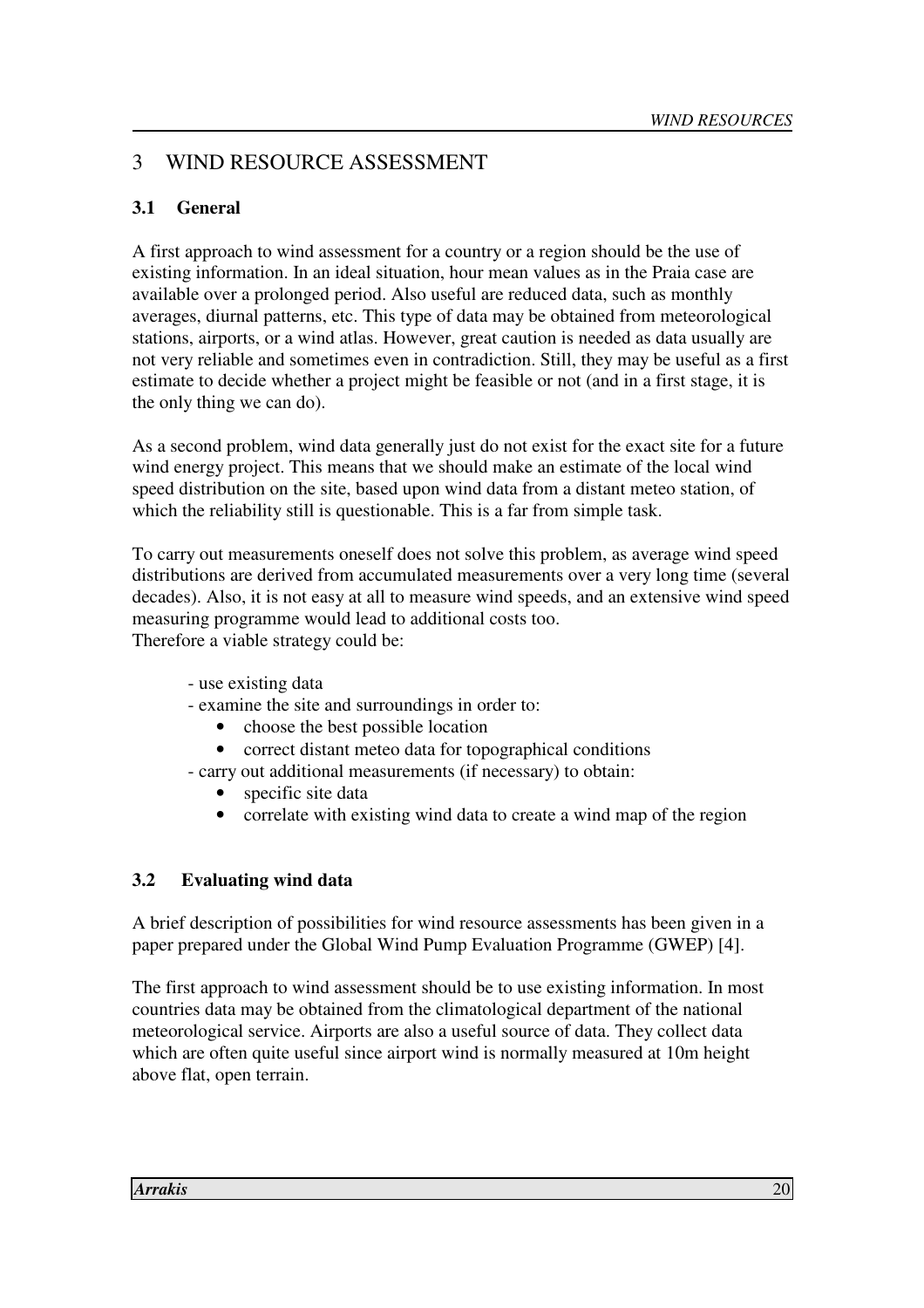It is not generally advisable to take data from agro-meteorological services. Much of their wind data are normally of little interest for wind energy applications since measurements are performed at 2m height or lower at sites that are not always well exposed to the wind.

While available data on a region or country is useful for a first impression of wind resources, one should be careful not to draw detailed conclusions from these data. In practically all detailed surveys of wind regimes carried out in industrialized and developing countries, reliability and accuracy of data proved to be limited or even poor. Errors occur related to the exposure of the anemometer (buildings, trees). calibration and functioning of the anemometer, and to data collection.

For more reliable information a wind energy expert should be asked to perform a detailed survey. The work would include:

- Desk study of type of climate, seasonal variations to be expected, overall movements of air masses, contour maps.
- Field trips to study landscape features relevant for wind flow such as hills, plains, valleys, ridges and biological indicators of wind speed such as bending trees; and to talk with local people.
- Visits to meteorological stations, paying attention to the exposure of the anemometer to the wind, condition of the equipment, and methods of data collection used.
- Collection of data from selected meteorological stations, either from the stations themselves or some supervisory service.
- Analysis and interpretation of data.

Usually, sufficient information is obtained from the survey for a general feasibility study and to permit a decision on whether to initiate a pilot project. Also, it is desirable to take new measurements to verify existing data, to investigate specific or representative sites, and to collect data in a more suitable format.

The contents of any measuring program will depend strongly on the situation and for which purpose the information will be used. Some general features of such a program are:

- Classification of typical regions and landscapes according to the type of wind regime.
- Detailed (time sequential) measurements at a limited number of sites characteristic for the typical regions or landscapes.
- Simple cumulative measurements at a larger number of sites, representative for future wind pump installations.
- Comparison of data with data obtained from existing meteorological stations that have acquired records over a long period of time.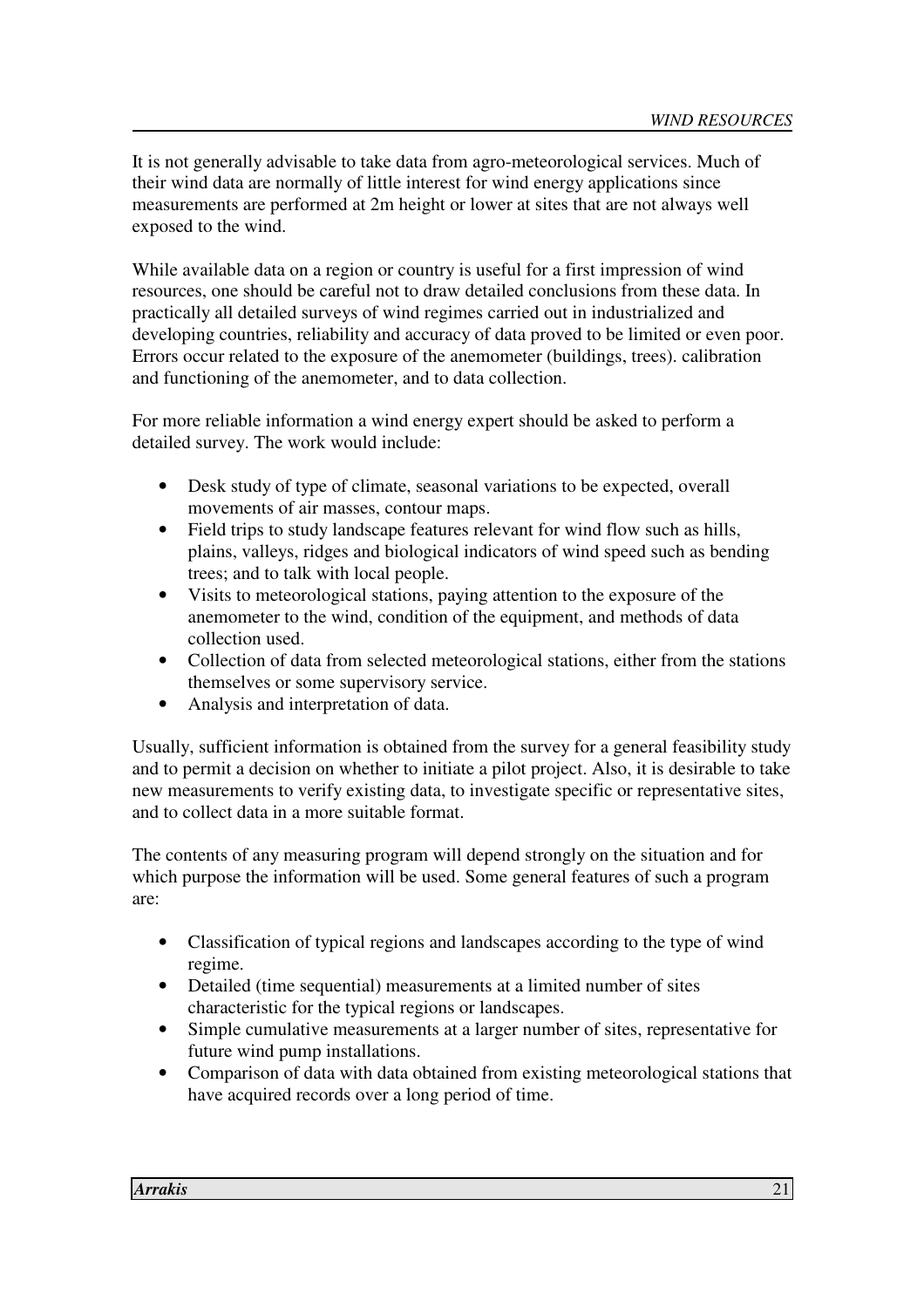In order to obtain complete and accurate measurements, a period of several years would be required. Of course, this is not always feasible. However, it is important to obtain the most accurate information possible. This is why it is best to consult a wind energy expert.

#### **3.3 Site selection**

The power output of a wind rotor increases with the cube of the wind speed as we have seen in a former Section. This means that the site for a windmill must be chosen very carefully to ensure that the location with the highest wind speed in the area is selected. The site selection is rather easy in flat terrain but much more complicated in hilly or mountainous terrains.

An excellent text book on siting of small wind machines is the handbook by H.L. Wegley [5].

When selecting a site for installation of a wind pump, one should, besides selecting the windiest site possible, make shore that there is an adequate source of water at the site location. An existing well may be used, or a new one may be constructed.

In complex terrain (valleys, mountains, etc) one should consider the general flow of air over the terrain in order to find the windiest sites. For example the middle of a valley may be a good site. If some kind of remote transmission is applied, the top of a smooth hill can be a good site.

For site selection in complex terrain a number of effects have to be considered [5]:

| 1. windshear:            | the wind slows down, near the ground, to an extent |
|--------------------------|----------------------------------------------------|
|                          | determined by the surface roughness.               |
| 2. <i>turbulence</i> :   | behind building, tress, ridges, etc                |
| 3. <i>acceleration</i> : | (or retardation) on the top of hill, ridges etc.   |

These effects will be discussed in the following sections.

#### 3.3.1 Wind shear

The effect of surface roughness is important. A high roughness tends to decrease wind speed. One should try and install a wind pump in flat terrain that is open up to a distance of 1 or 2 km, especially in the main wind direction.

Vegetation, buildings and the ground itself cause the wind to slow down near the ground or, vice versa, the wind speed increases with increasing height. The rate of the wind speed increase with height strongly depends upon the roughness of the terrain and the changes in this roughness.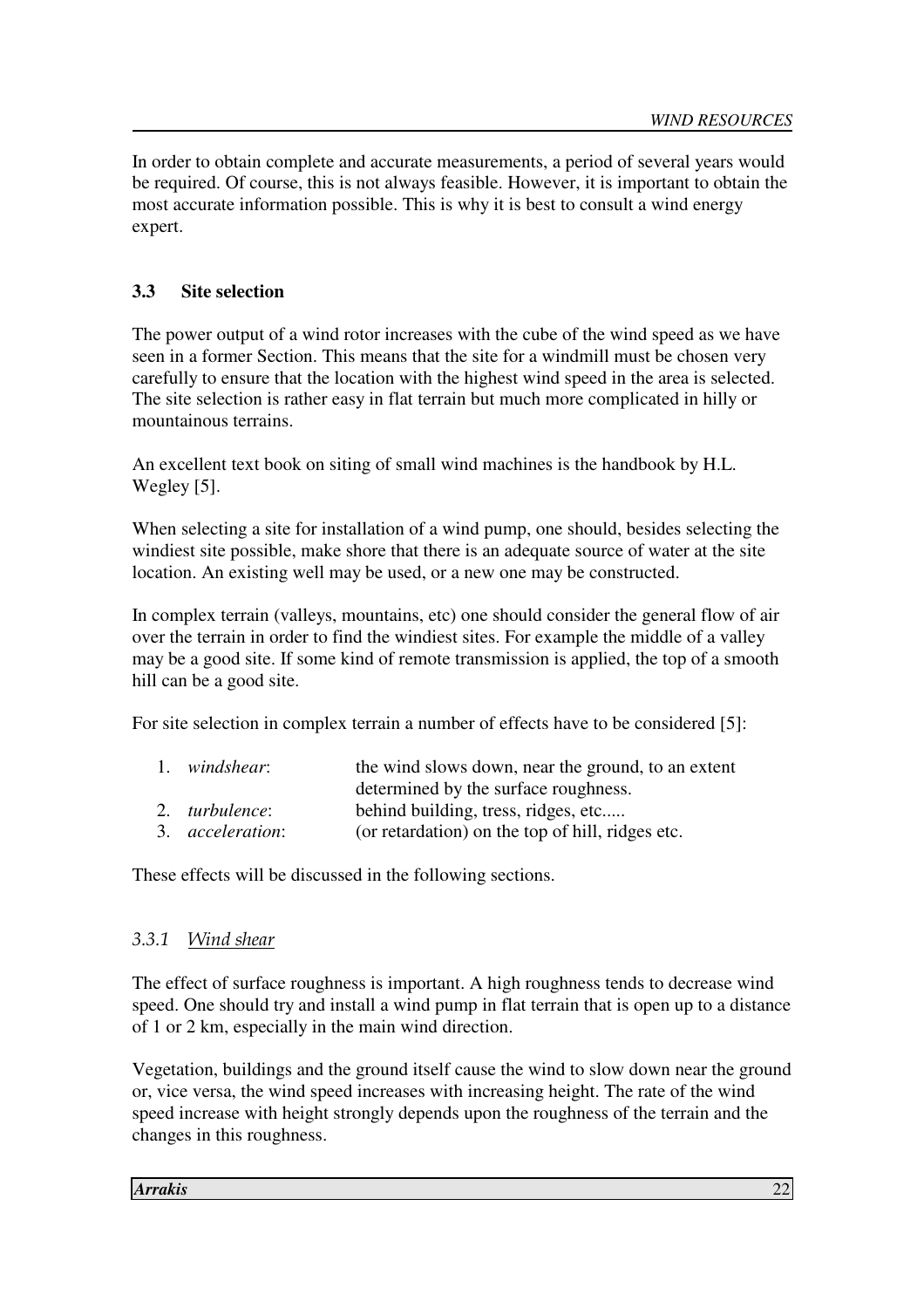# **Typical values of roughness length z<sup>0</sup>**

(roughness classes as defined in the Danish norm, see also European Wind Atlas)

# Terrain class 0.001  $z_0 \sim 0.001 - 0.004$







Terrain class 0.05  $z_0 \sim 0.05$ 





Terrain class 0.3  $z_0 \sim 0.3$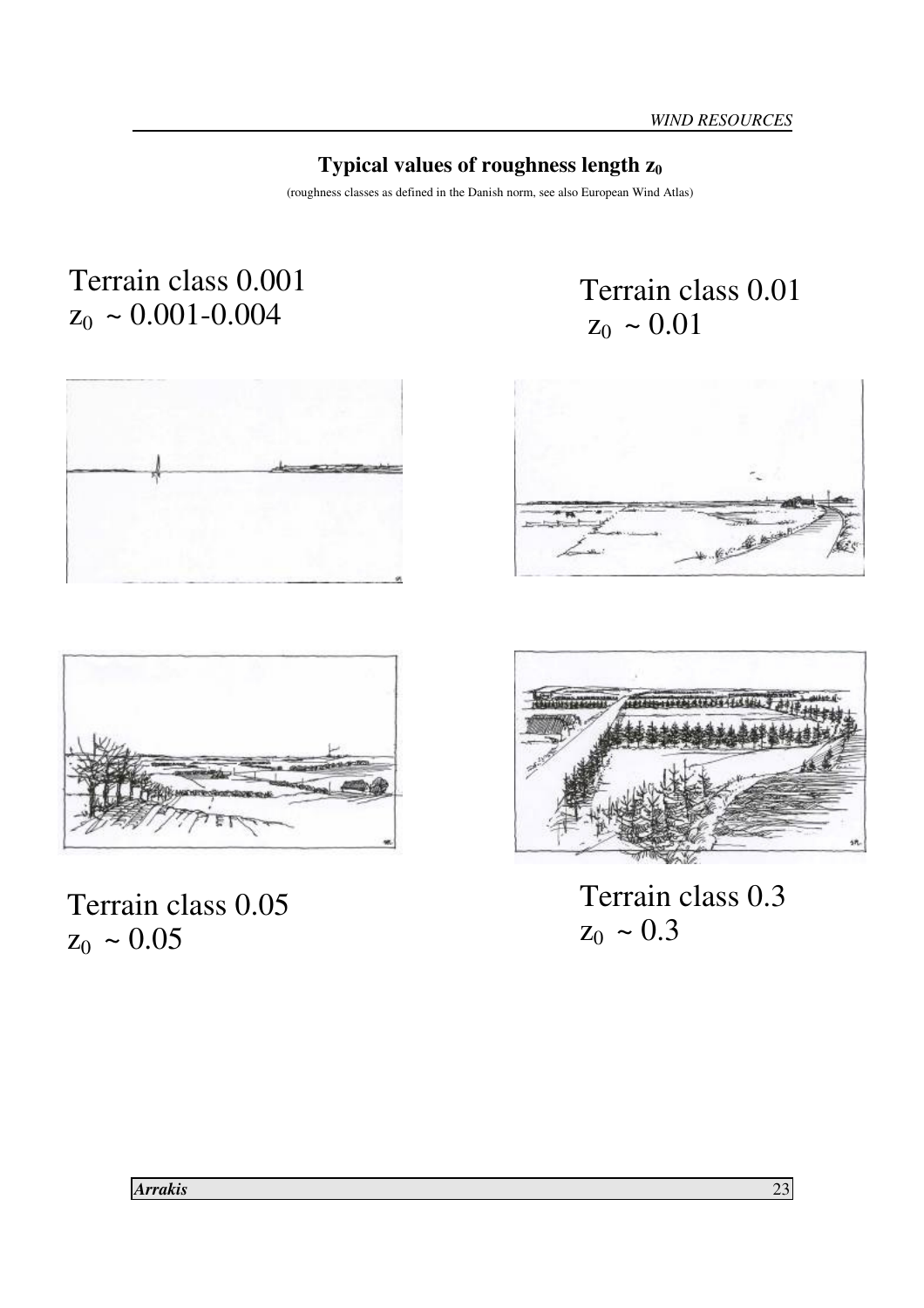| For various types of terrain the "roughness height" $z_0$ can be determined, usually by |  |  |
|-----------------------------------------------------------------------------------------|--|--|
| means of a gust analysis [6].                                                           |  |  |

| flat       | ÷                    | beach, ice, snow landscape, ocean    | 70                      |   | 0.005          |
|------------|----------------------|--------------------------------------|-------------------------|---|----------------|
| open       | $\ddot{\phantom{a}}$ | low grass, airports, empty crop      | $Z_0$<br>$\overline{2}$ |   | 0.03           |
|            | $\ddot{\cdot}$       | land, high grass, low crops          | $Z_0$<br>3              |   | 0.10           |
| rough      | ÷                    | tall row crops, low woods            | $\zeta o$<br>4          |   | 0.25           |
| very rough | ÷                    | forests, orchards                    | $\zeta o$<br>5          |   | 0.50           |
| closed     | ÷                    | villages, suburbs                    | $Z_0$<br>6              |   | 1.0            |
| towns      | $\ddot{\phantom{a}}$ | town centres, open spaces in forests | $Z_0$<br>7              | > | $\overline{2}$ |

These values can be used in the standard formula for the logarithmic profile of the windshear:

$$
\frac{V(z)}{V(z_r)} = \frac{\ln(z/z_0)}{\ln(z_r/z_0)}
$$

For a reference height of  $z_r = 10$  m this formula is shown in *Figure 10* for different values of the roughness height *z<sup>0</sup>* . The graph can be used in areas where there are no large hills or other large obstructions within a range of 1 to 2 km from the windmill.<sup>†</sup>

† *Equation 5 gives the windshear in one location. In case one wants to compare two locations, each with its own roughness height then Wieringa's assumption [6] that the wind speed at 60 m height is unaffected by the roughness, leads to the formula:*  $(5a)$  *(b)*  $V(z_r)$   $\ln(60/z_0) \ln(z_r/z_0 r)$  $=\frac{\ln(60/\text{z}_{0r})\ln(2/\text{z}_{0})}{\ln(60/\text{z}_{0})}$  $V(z_r)$ *V(z)*  $\alpha$  *f* **10**  $Z_r$  *f*  $Z_0$  $_{0r}$  *)* 111(  $\omega$   $z_0$ *r*)  $ln(60/z_0)$ ln  $ln(60/\zeta_{0r})$ ln  *with z0r the roughness height at the reference location, for example a meteorological station, where the wind speed is being measured at a reference height z<sup>r</sup>*

-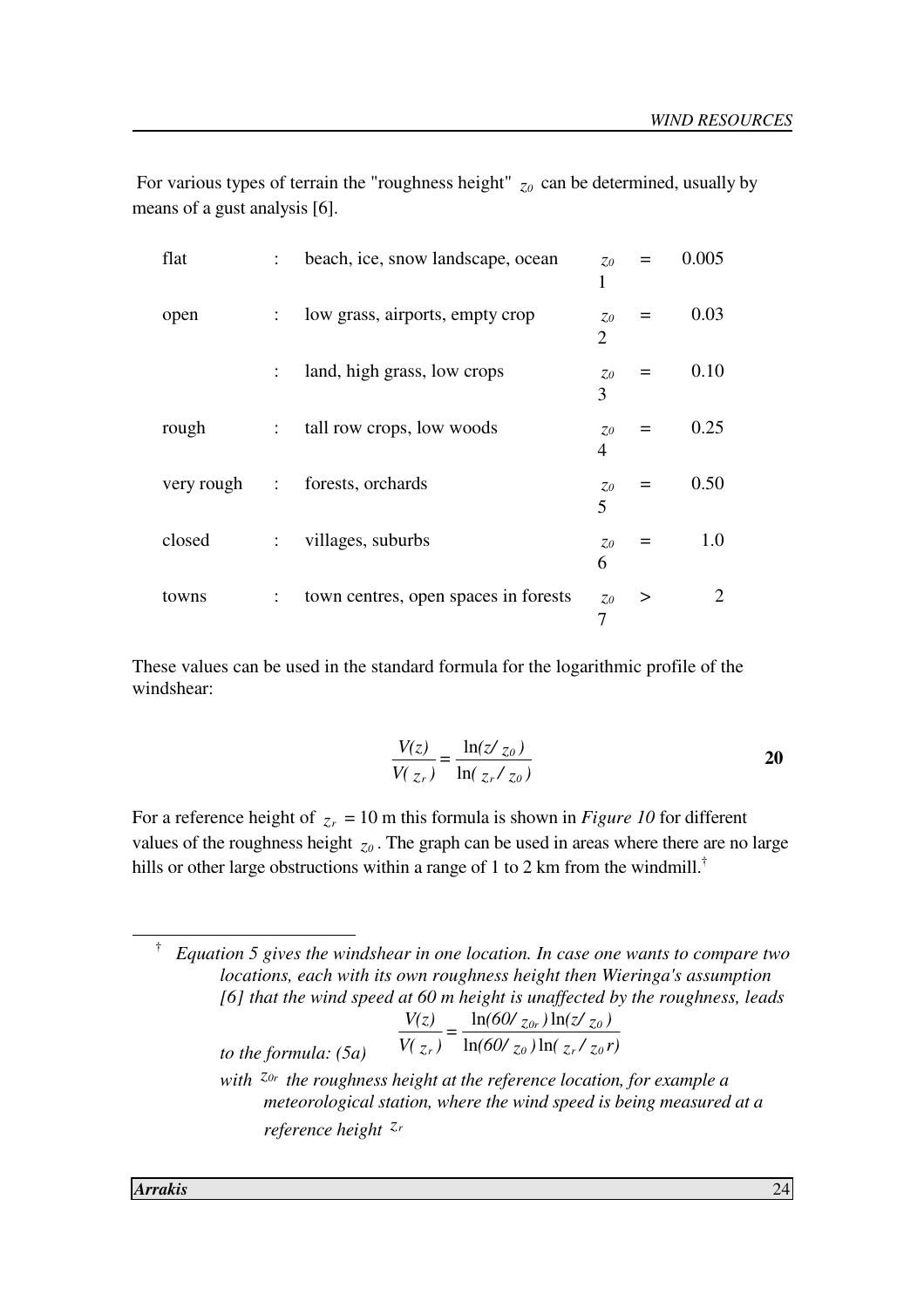

*Figure 10 Windshear related to a reference height of 10m, for various roughness heights z0.* 

# 3.3.2 Turbulence

Wind flowing around buildings or over very rough surfaces exhibits rapid changes in speed and/or direction, called turbulence. This turbulence decreases the power output of the windmill and can also lead to undesirable vibrations of the machine.

Thus the site should be free of large obstacles. "Behind" an obstacle, as seen from the main wind direction, the wind flow is disturbed in an area twice as high as the obstacle and extending horizontally 10 or 20 times the obstacle height. In this area the wind speed is lower and wind turbulence (rapid variations of wind speed and direction) is strong. The lower wind speed reduces output, while turbulence shortens lifetime. If possible, one should install any windmill in such a way that the rotor is completely clear from the region of disturbed flow, as indicated in *Figure 11*.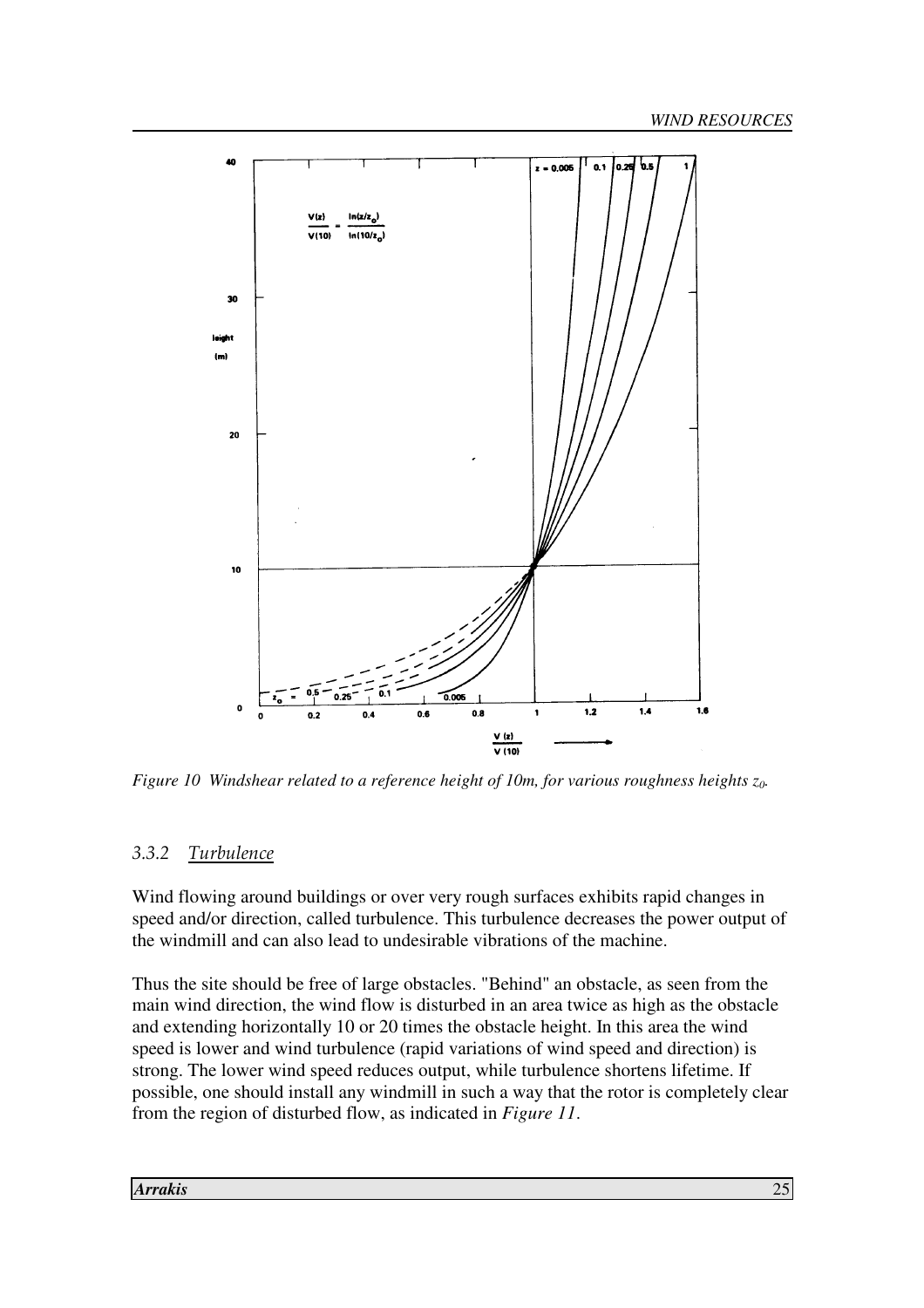



*Figure 11 Zone of turbulence over a small building.* 

For trees the situation is even worse. Near shelterbelts of trees the turbulence is felt up to a leeward distance of at least 10-15 times the height of the trees. The region of turbulence also extends windward about five times the height of the obstruction [5].

A simple method to detect turbulence and the height to which it extends, is by means of a 1m. long ribbon tied to a long pole or a kite. The flapping of the ribbon indicates the amount of turbulence.

#### 3.3.3 Acceleration on ridges

Apart from the fact that tops of ridges experience higher wind speeds due to the effect of windshear (section 3.3.1), the ridge also acts as a sort of concentrator for the air stream, causing the air to accelerate nearby the top (*Figure 12*).



*Figure 12 Acceleration of the wind over a ridge.* 

Generally, it can be said that the effect is stronger when the ridge is rather smooth and not too steep nor too flat. The ideal slope angle is said to be 16° (29m rise per 100m horizontal distance) but angles between 6<sup>°</sup> and 16<sup>°</sup> are good [5]. Angles greater than 27<sup>°</sup> should be avoided. Triangular shaped ridges are even better than rounded ridges.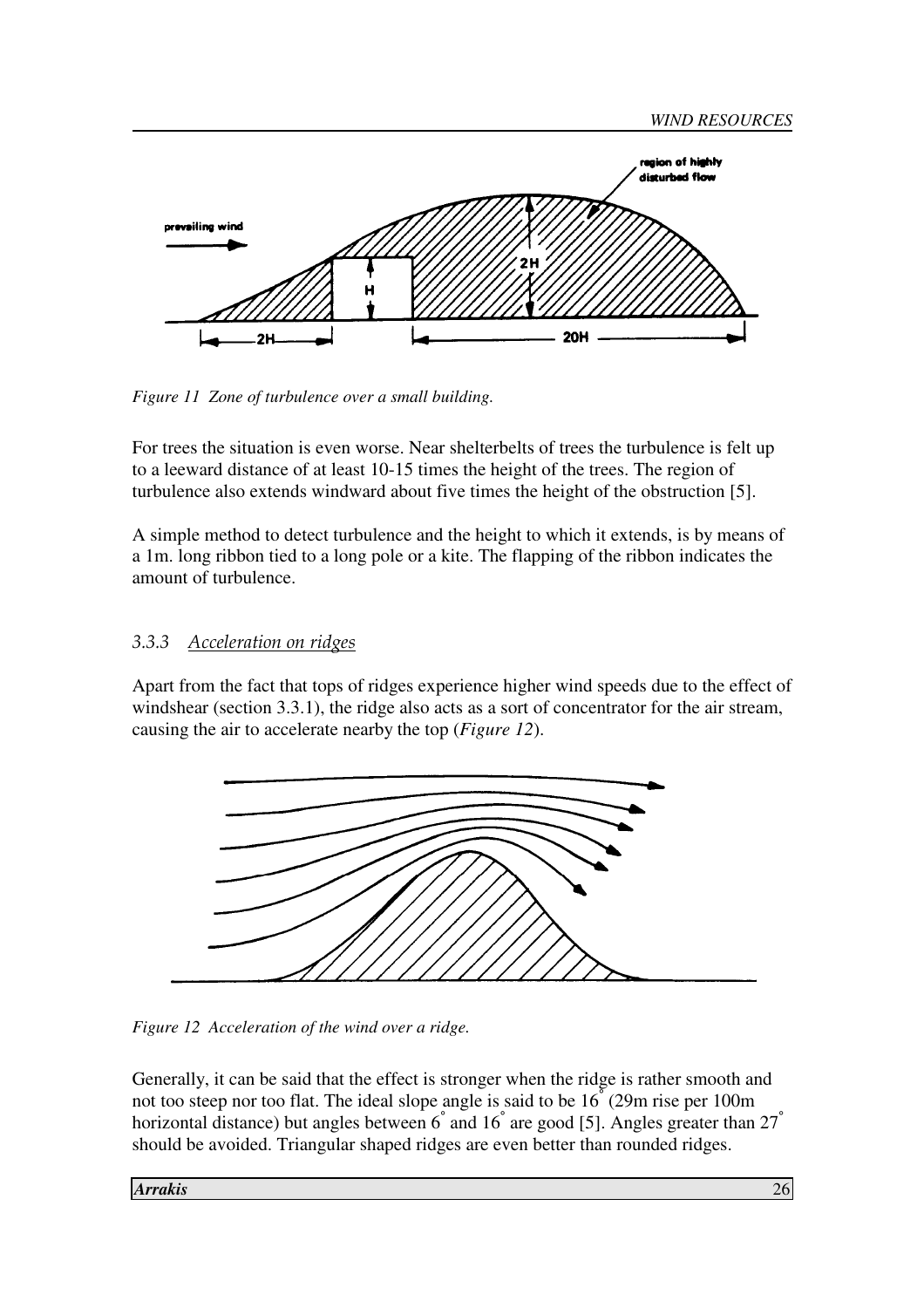The orientation of the ridge should preferably be perpendicular to the prevailing wind direction. If the ridge is curved it is best if the wind blows in the concave side of the ridge. A quantitative estimate of the acceleration effect is difficult to give, but increases of 10% to 20% in wind speed are easily attained.

Isolated hills give less acceleration than ridges, because the air tends to flow around the hill. This means that in some cases the hill sides, perpendicular to the prevailing wind, are better locations than the top. For specific cases, such as passes and saddles, valleys and hills, the reader is referred to the Siting Handbook [5] and Golding's book [7].

#### 3.3.4 Wind direction

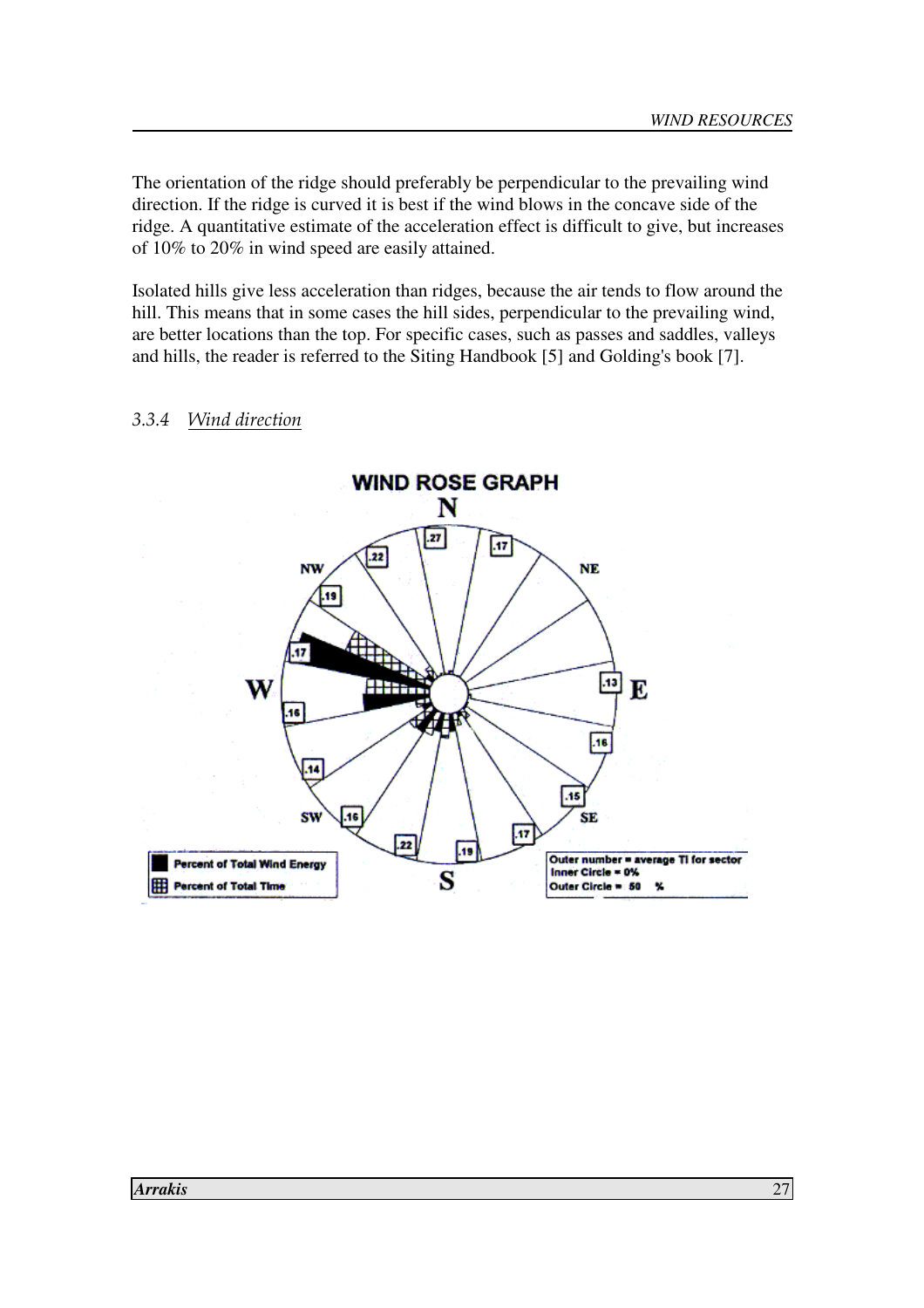#### **3.4 Evaluation of wind speed at a site**

Once a site has been selected, the wind potential of the site should be evaluated.

In *flat terrain*, ideally, a wind map would be available. By studying detailed maps and by visiting the site it should be possible to establish its roughness characteristics. The appropriate corrections can then be applied in order to find the site's wind characteristics.

Often no windmap will be available, and one will have to use data from nearby meteorological stations. In this case on should estimate the potential wind speed using the roughness characteristics of the meteorological station, and convert it to the site's wind speed using the roughness characteristics of the site. If large distances are involved, one will have to consider the problem on a meso scale. For example, at an inland site the wind speed is generally lower than at a meterological station situated near the coast.

If the estimate obtained is considered to be insufficiently accurate, one may wish to perform on-site measurements for a short period, e.g. a few months. Comparing the data thus obtained with simultaneous data of a nearby meteorological station, one may try to find a correlation (which may be different for different wind directions!). If a consistent correlation is found, one may estimate the long-term wind characteristics at the site using long-term data from the meteorological station and the correlation derived from the short-term measurements.

In *complex terrain*, it is much more difficult to make any general estimates. One may use data from comparable sites, although it will be difficult to asses what a "comparable" site is. Short-term measurements may be useful, trying to establish a correlation with a nearby meteorological station, as indicated above. A problem may be that the wind direction is affected by the topography of the terrain.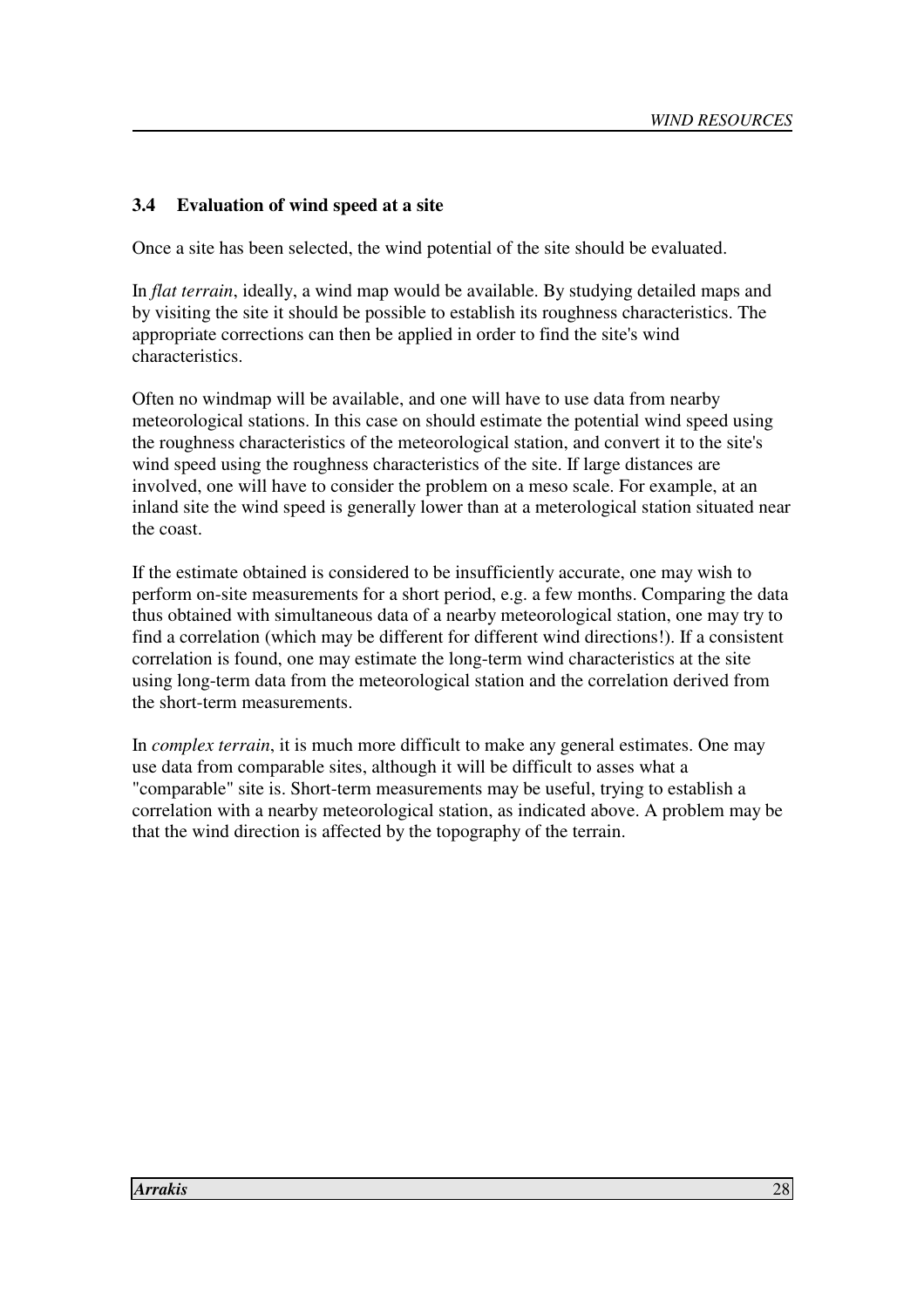#### *WIND RESOURCES*



*Wind Map of India*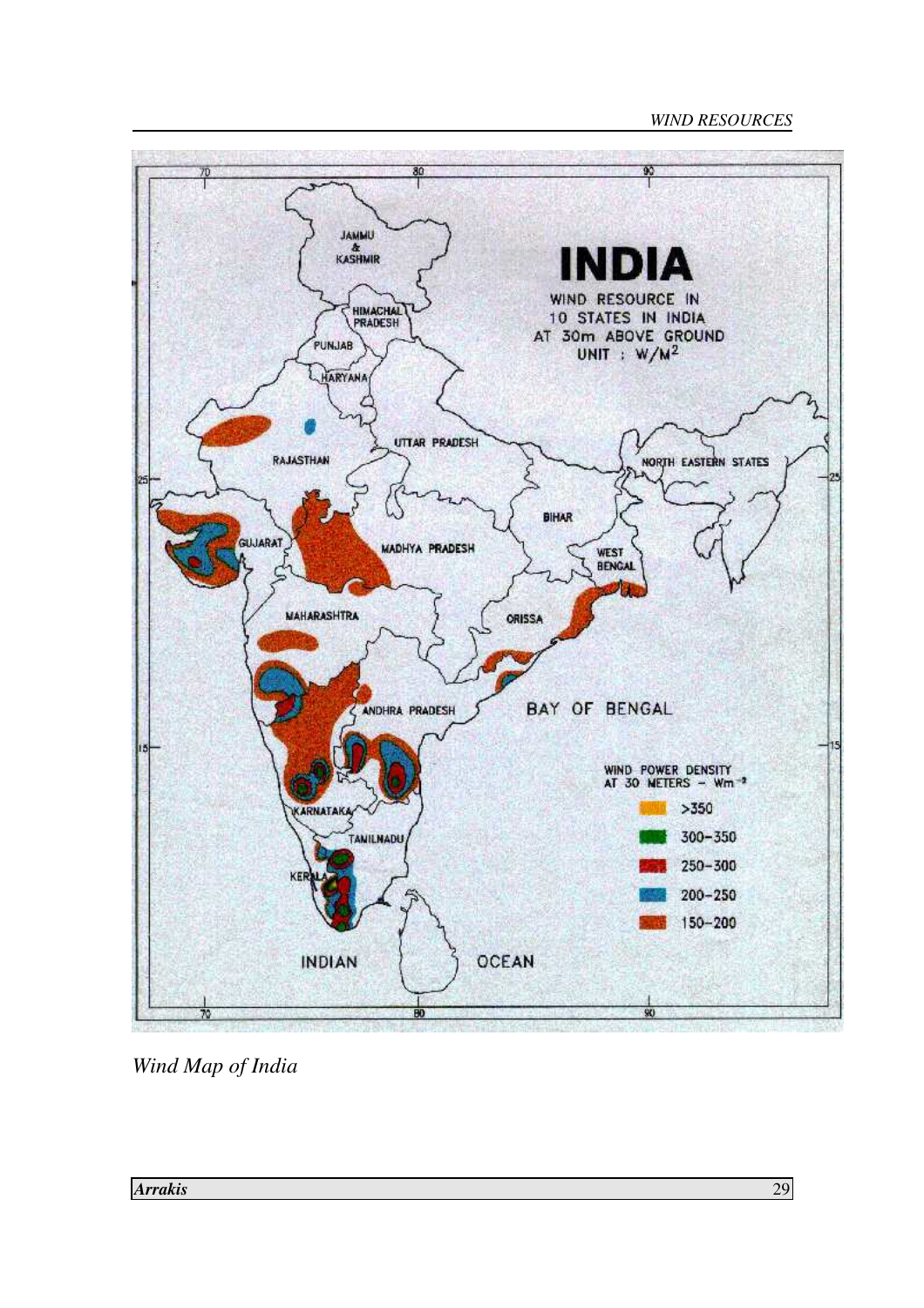#### 4 REFERENCES

- **[1]** E.H. Lysen, *'Introduction to Wind Energy'*, CWD, Consultancy Services Wind Energy Developing Countries, Amersfoort, The Netherlands, CWD 82-1, 2nd edition, May 1983.  **See Introduction to Wind Energy**
- **[2]** Meel, J. van, Smulders, P., *'Wind Pumping, A Handbook'*, World Bank Technical Paper Number 101, 1989.
- **[3]** Wilson, R.E., Lissaman, P.B.S., Walker, S.N. *'Aerodynamic Performance of Wind Turbines'*, Oregon State University, Corvallis, OR, NTIS, USA, 1976.
- **[4]** Meel, J. van., *'Assessment of Wind Resources'*, Discussion paper for the workshop on a Global Wind Pump Testing Programme, The World Bank, UNDP, CWD, Amersfoort, the Netherlands, 1984.
- **[5]** H.L. Wegley et al., *'A Siting Handbook for Small Wind Energy Conversion Systems'*, Batelle Pacific Northwest Laboratory, Richland, Washington, USA, Wind Books, Livingston, MT, USA, 1979.
- **[6]** Wieringa, J., *'Wind representativity increase due to an exposure correction'*, obtainable from past analog station wind records WMO, Geneva, no. 480, 39.
- **[7]** Golding, E.W., *'The Generation of Electricity by Wind Power'*, Spon Ltd., London, 1955 & 1976.
- **[8]** Corotis, R.B. et al., *'Variance analysis of wind characteristics for energy conversion'*, J. Appl. Meteorology 16, 1977, 1949-1157.
- **[9]** Justus, C.G., Mikhail, A., *'Generic power performance estimates for wind turbines'*, Wind Technology Journal, 2, 1978, 45-62.
- **[10]** Ramsdell, J.V. et al., *'Measurement strategies for estimating long-term average wind speeds'*, Solar Energy, 25, 1980, 495-503.
- **[11]** Cherry, N.J., *'Wind Energy Resource Survey Methodology'*, Journal of Wind Engineering and Industrial Aerodynamics S (3-4), 1980, 247-280.
- **[12]** Stevens, M.J.M., *'The Usefulness of Weibull Functions in Determining the Output of Wind Energy Conversion Systems*, (in Dutch)*'*, M.Sc. thesis, Wind Energy Group, Dept. of Physics, Eindhoven University of Technology, R 370 A, March 1979.
- **[13]** Stevens, M.J.M., Smulders, P.T., *'The Estimation of the Parameters of the Weibull Wind Speed Distribution for Wind Energy Utilization Purposes'*, Wind Engineering, 3, 2, 1979, 143-145.
- **[14]** Hennesey, J.P., *'Some Aspects of Wind Power Statistics'*, Journal of Applied Meteorology, 16, 1977, p. 119-128.
- **[15]** Corotis, R.B., Sigl, A.B., Klein, J., *'Probability Models of Wind Velocity, Magnitude and Persistence'*, Solar Energy, 20, 1978, 483-493.
- **[16]** E.S. Takle, J.M. Brown, *'Note on the use of Weibull statistics to characterize wind speed data'*, Journal of applied meteorology, Vol. 17, No. 4, April 1978.
- **[17]** The European Wind Atlas, Department of Meteorology and Wind Energy, Riso National Laboratory, Denmark

*Arrakis* 30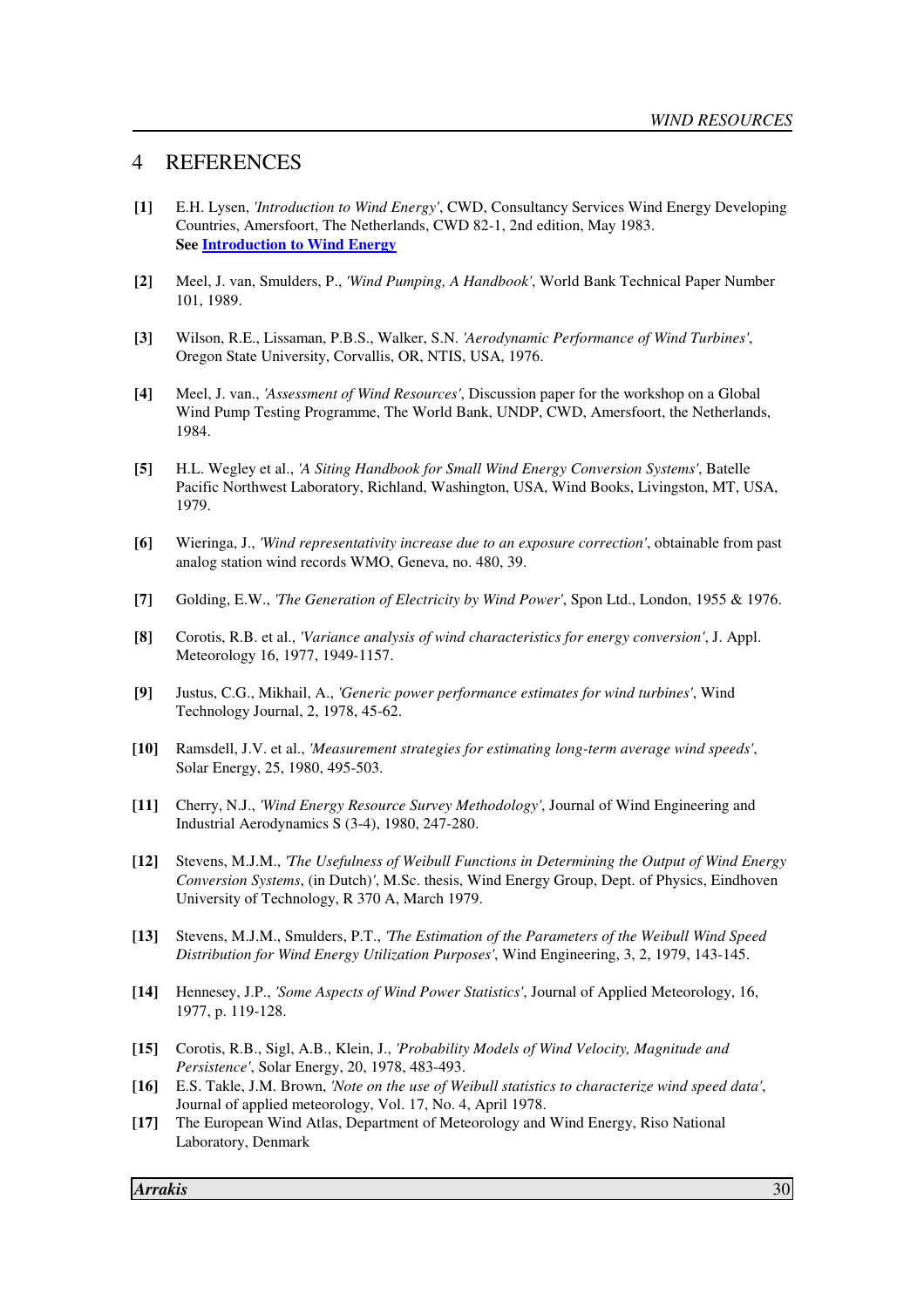### 5 ANNEX

This section contains the following information needed for wind evaluation:

- Conversion of units
- The Beaufort scale
- Density of air
- Blank sheet of Weibull paper

Conversion of units

|                   | m/s   | km/hr | mph   | knots |
|-------------------|-------|-------|-------|-------|
| $1 \text{ m/s}$   | 1.000 | 3.600 | 2.237 | 1.944 |
| $1 \text{ km/hr}$ | 0.278 | 1.000 | 0.622 | 0.540 |
| 1 mph             | 0.447 | 1.609 | 1.000 | 0.869 |
| 1 knot            | 0.514 | 1.852 | 1.151 | 1.000 |

*Figure 13 Conversion of units of wind velocity.*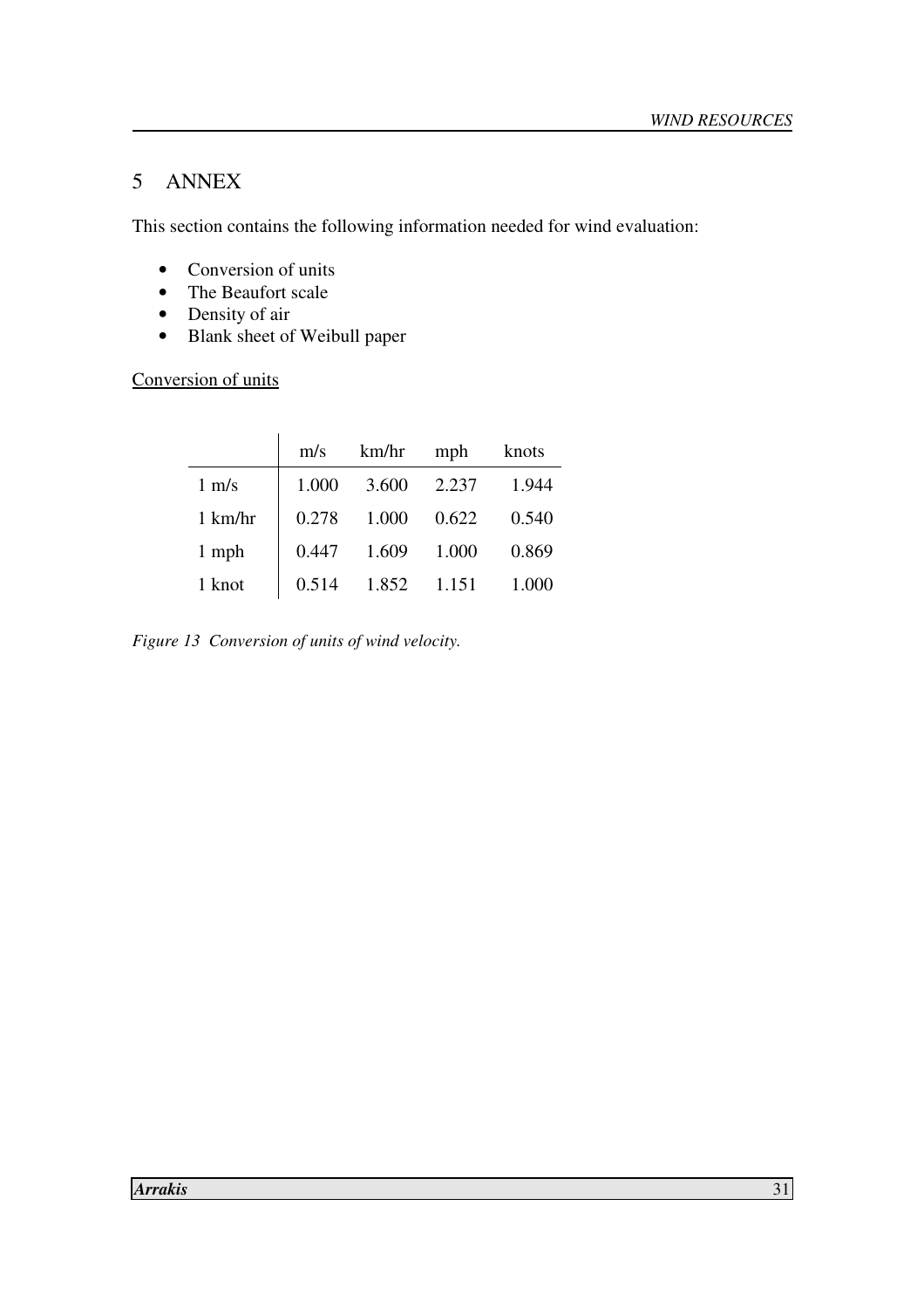# The Beaufort scale

| Beaufort<br>knots<br>number |                  | mph       | m/s       | km/hour     | seaman's term | World<br>Meteorological<br>Organization | estimating wind speed by effects<br>observed on land |                                                                                                    |
|-----------------------------|------------------|-----------|-----------|-------------|---------------|-----------------------------------------|------------------------------------------------------|----------------------------------------------------------------------------------------------------|
|                             | $\boldsymbol{0}$ | under 1   | under 1   | $0.0 - 0.2$ | under 1       | calm                                    | calm                                                 | Calm; smoke rises vertically                                                                       |
|                             | $\mathbf{1}$     | $1 - 3$   | $1 - 3$   | $0.3 - 1.5$ | $1 - 5$       | light air                               | light air                                            | Smoke drift indicates direction, vanes<br>do not move.                                             |
|                             | $\overline{c}$   | $4 - 6$   | $4 - 7$   | $1.6 - 3.3$ | $6 - 11$      | light breeze                            | light breeze                                         | Wind felt on face; leaves in rustle;<br>vanes begin to move.                                       |
|                             | 3                | $7 - 10$  | $8 - 12$  | $3.4 - 5.4$ | $12 - 19$     | gentle breeze                           | gentle breeze                                        | Leaves, small twigs in constant<br>motion; light flags extended                                    |
|                             | 4                | $11 - 16$ | $13 - 18$ | 5.5-7.9     | $20 - 28$     | moderate<br>breeze                      | moderate breeze                                      | Dust, leaves and loose paper raised<br>up; small branches move.                                    |
|                             | 5                | $17 - 21$ | 19-24     | 8.0-10.7    | 29-38         | fresh breeze                            | fresh breeze                                         | Small trees in leaf begin to sway.                                                                 |
|                             | 6                | $22 - 27$ | $25 - 31$ | 10.8-13.8   | 39-49         | strong breeze                           | strong breeze                                        | Larger branches of trees in motion;<br>whistling heard in wires.                                   |
|                             | $\overline{7}$   | 28-33     | $32 - 38$ | 13.9-17.1   | 50-61         | moderate gale                           | near gale                                            | Whole trees in motion; resistance felt<br>in walking against the wind.                             |
|                             | 8                | 34-40     | 39-46     | 17.2-20.7   | $62 - 74$     | fresh gale                              | gale                                                 | Twigs and small branches broken off<br>trees; progress generally impeded.                          |
|                             | 9                | $41 - 47$ | $47 - 54$ | 20.8-24.4   | 85-88         | strong gale                             | strong gale                                          | Sligh structural damage occurs; slate<br>blown from roofs.                                         |
|                             | 10               | $48 - 55$ | 55-63     | 24.5-28.4   | 89-102        | whole gale                              | storm                                                | Seldom experienced on land; trees<br>broken or uprooted; considerable<br>structural damage occurs. |
|                             | 11               | 56-63     | 64-72     | 28.5-32.6   | 103-117       | storm                                   | violent storm                                        |                                                                                                    |
|                             | 12               | 64-71     | 73-82     | 32.7-36.9   | 118-133       |                                         |                                                      | Very rarely experienced on land;<br>usually accompanied by widespread<br>damage.                   |
|                             | 13               | 72-80     | 83-92     | 37.0-41.4   | 134-149       |                                         |                                                      |                                                                                                    |
|                             | 14               | 81-89     | 93-102    | 41.5-46.1   | 150-166       |                                         |                                                      |                                                                                                    |
|                             | 15               | 90-99     | 104-114   | 46.2-50.9   | 167-183       | hurricane                               | hurricane                                            |                                                                                                    |
|                             | 16               | 100-108   | 115-125   | 51.0-56.0   | 184.201       |                                         |                                                      |                                                                                                    |
|                             | 17               | 109-118   | 126-136   | 56.1-61.2   | 202-220       |                                         |                                                      |                                                                                                    |

*Figure 14 Beaufort classification of wind speeds.*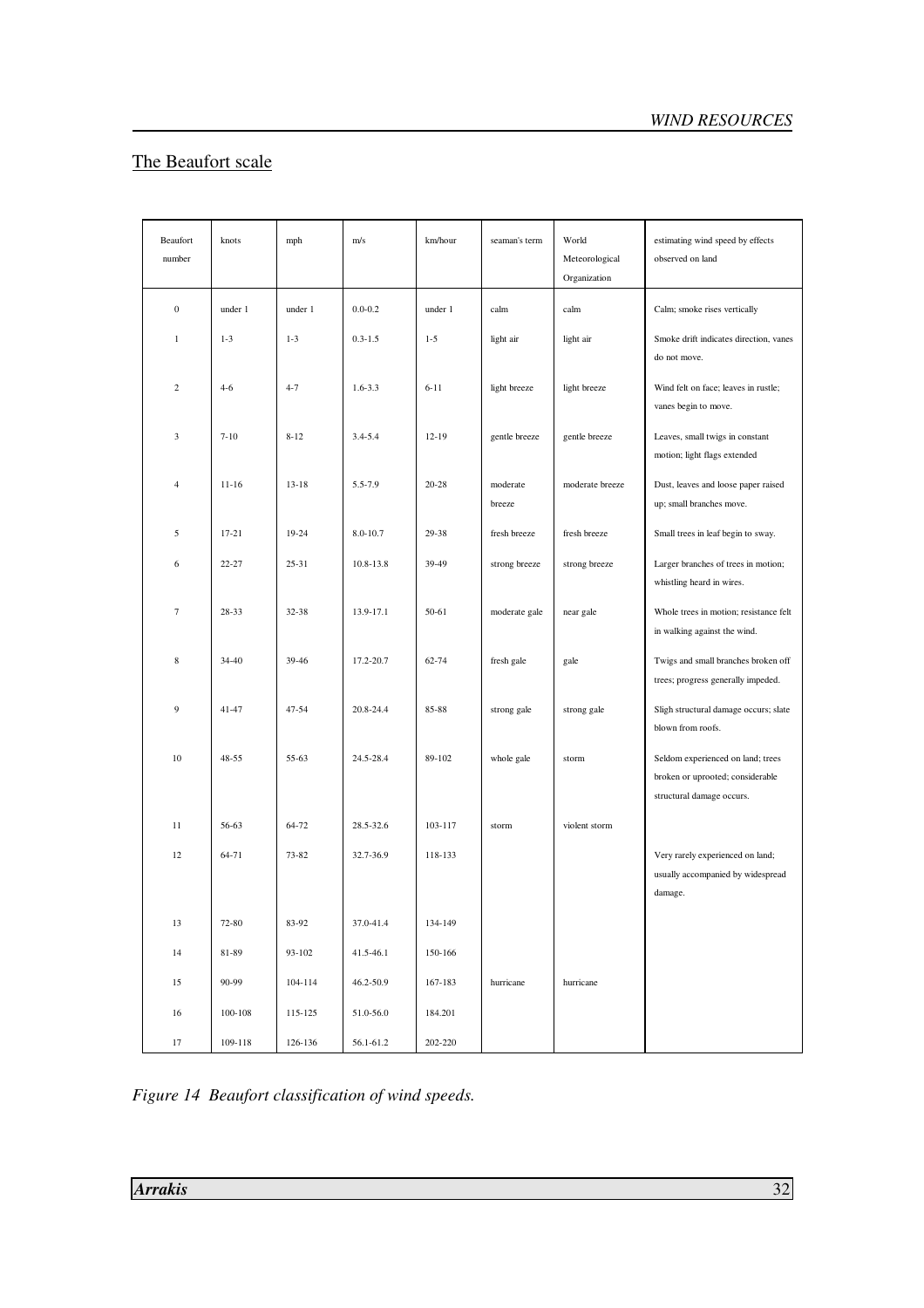# Density of air

| Height above sea level | Density of dry air at $20^{\circ}$ C | Density of air at $0^{\circ}$ C |
|------------------------|--------------------------------------|---------------------------------|
| $\boldsymbol{0}$       | 1.204                                | 1.292                           |
| 500                    | 1.134                                | 1.217                           |
| 1000                   | 1.068                                | 1.146                           |
| 1500                   | 1.005                                | 1.078                           |
| 2000                   | 0.945                                | 1.014                           |
| 2500                   | 0.887                                | 0.952                           |
| 3000                   | 0.833                                | 0.894                           |
| 3500                   | 0.781                                | 0.839                           |
| 4000                   | 0.732                                | 0.786                           |
| 4500                   | 0.686                                | 0.736                           |
| 5000                   | 0.642                                | 0.689                           |

*Figure 15 Density of dry air at different altitudes under standard conditions.*